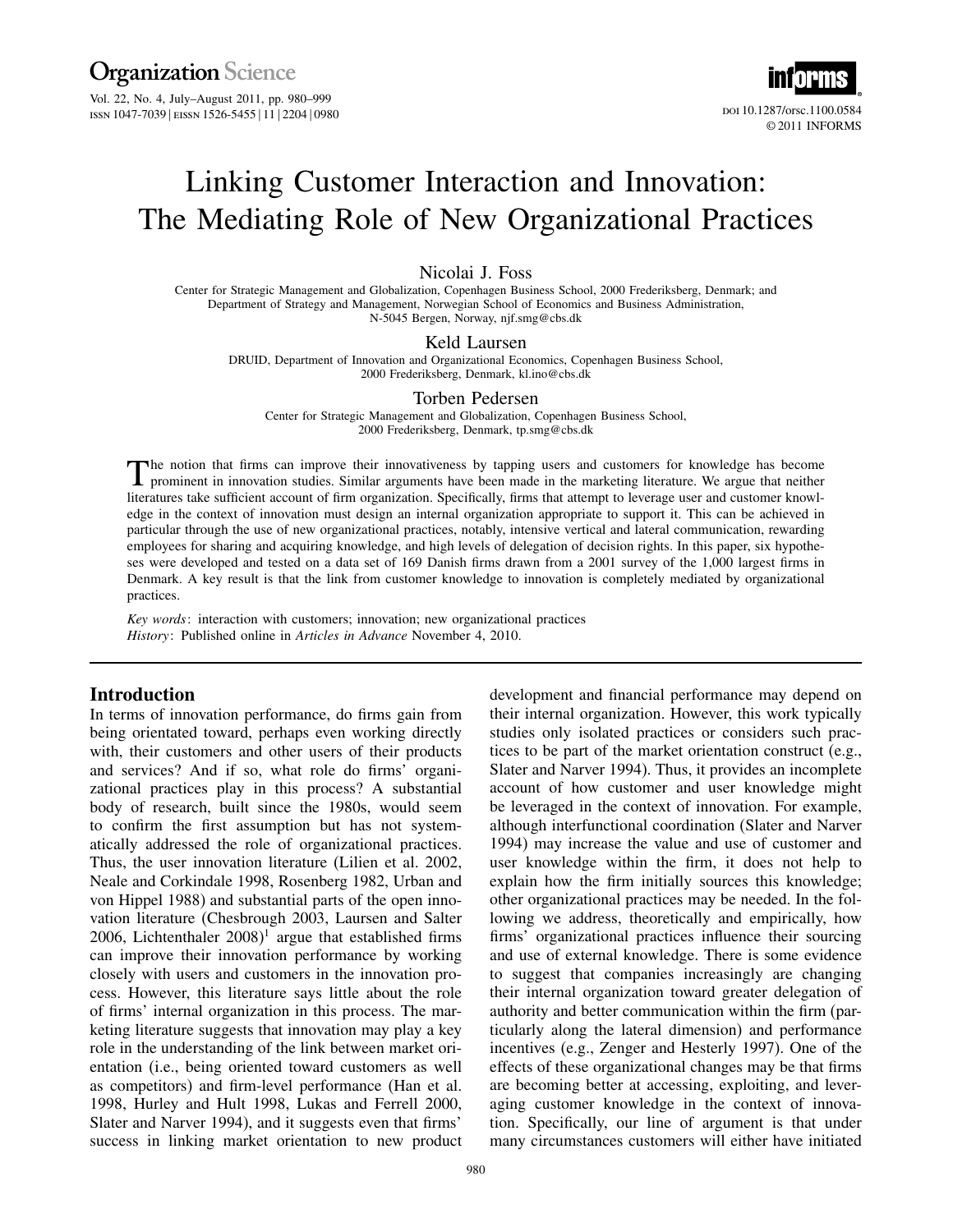an innovation that eventually is commercialized by an established firm (von Hippel 2005) or possess knowledge critical to an established firm for the introduction of a product innovation (Urban and von Hippel 1988). If the established firm has appropriate organizational practices for assimilating external innovations or knowledge, then successful commercialization will be more likely.

We would suggest, first, that greater delegation of decision rights increases the probability that external knowledge will be brought inside the boundaries of the firm; second, that intensive vertical and lateral communication enables the dissemination of this knowledge inside the firm; and third, that it is possible to incentivize employees such that knowledge will more likely be leveraged in the context of innovation. These "umbrella" organizational practices are often implemented via more specific organizational practices (e.g., extensive delegation of decision rights may involve broader job descriptions, projects, total quality management initiatives, etc.). A key point is that the relevant practices are complementary with respect to leveraging customer knowledge in the context of innovation. Based on our theoretical discussion, we can derive a set of related hypotheses. The empirical analysis draws on survey results from 169 Danish private firms; the survey was conducted in 2001 and included the 1,000 largest Danish manufacturing and service firms. Our overall finding is that there is no *direct* relation between customer involvement and innovation but that organizational practices provide a strong mediating effect.

The main contribution of this paper is to introduce the organizational dimension into the user innovation literature. This implies identifying important organizational aspects of absorptive capacity in the context of user innovation. On a related note, we extend the argument in the innovation literature (e.g., Laursen and Foss 2003, Love and Roper 2009) on the impact on innovation of complementary organizational practices beyond its focus on exploiting and combining internally held knowledge to include knowledge held by external parties. The literature on organizational complementarities suggests two approaches: the interaction approach and the systems approach (see Ennen and Richter 2010). In a regression analysis setting, the interaction approach (e.g., Capelli and Neumark 2001) examines the effect of a few organizational practices, typically two by two. In contrast, the systems approach (e.g., Ichniowski et al. 1997, Laursen and Foss 2003) looks at the relative performance outcomes of entire sets of variables, also in a regression analysis. Our approach is akin to the systems approach. However, the systems approach involves the lumping together of a set of distinct organizational practices without specifying any causal relationships between them. We suggest the use of structural equation modeling (LIS-REL) to help overcome this problem because it allows for a deeper causal structure running from broadband interaction with customers over delegation, to knowledge incentives and internal communication, and finally to higher innovation performance.

# Customers, Innovation, and New Organizational Practices

### Context: The Role of Users and Customers in Product Innovation

The ability of firms to innovate is a central component in the processes of gaining and sustaining competitive advantage (Dierickx and Cool 1989, McEvily and Chakravarthy 2002, Nelson and Winter 1982, Teece et al. 1997, Zott 2003). Empirical studies demonstrate that innovative firms show higher profits, higher market value, better credit ratings, higher market share, and higher probabilities of survival in the market (Banbury and Mitchell 1995, Blundell et al. 1999, Cefis and Marsili 2005, Czarnitzki and Kraft 2004, Geroski et al. 1993, Hall 2000). To capture the benefits of being innovative, firms increasingly attempt to improve their innovation capacity by tapping into sources of external knowledge (Chesbrough 2003, Fey and Birkinshaw 2005, Laursen and Salter 2006, Lichtenthaler 2008).

It has long been recognized that interaction with customers (and users who may not be customers) can be a crucial antecedent to innovation (Freeman 1968, Linder 1961, Rosenberg 1982, von Hippel 1976). von Hippel (1976) documents the importance of the phenomenon and shows that more than 80% of innovations in the scientific instruments industry were invented, prototyped, and first field tested by instrument users rather than by the instrument manufacturer. Subsequently, an important literature has emerged that analyzes the key benefits from and obstacles to user involvement in the innovation process (for an overview, see Henkel and von Hippel 2005). Laursen and Salter (2006) show that the two most important external sources of innovation among UK firms are "suppliers" and "clients or customers": 66% of the sample of UK manufacturing firms indicated clients or customers as a source of knowledge or information for innovation, and 16% indicated that they rated this source very highly. Also, both innovation and marketing scholars point to the potentially important role of customers and users in the innovation process. For example, Slater and Narver (1994) find a significant and positive main effect of "market orientation" (a construct that includes "customer orientation"; Narver and Slater 1990) on "new product success," and marketing research is in general broadly supportive of the link between market orientation and various innovation measures (Han et al. 1998, Hurley and Hult 1998, Lukas and Ferrell 2000). Han et al. (1998) empirically find support for the mediating role of innovation in the link between market orientation and corporate financial performance.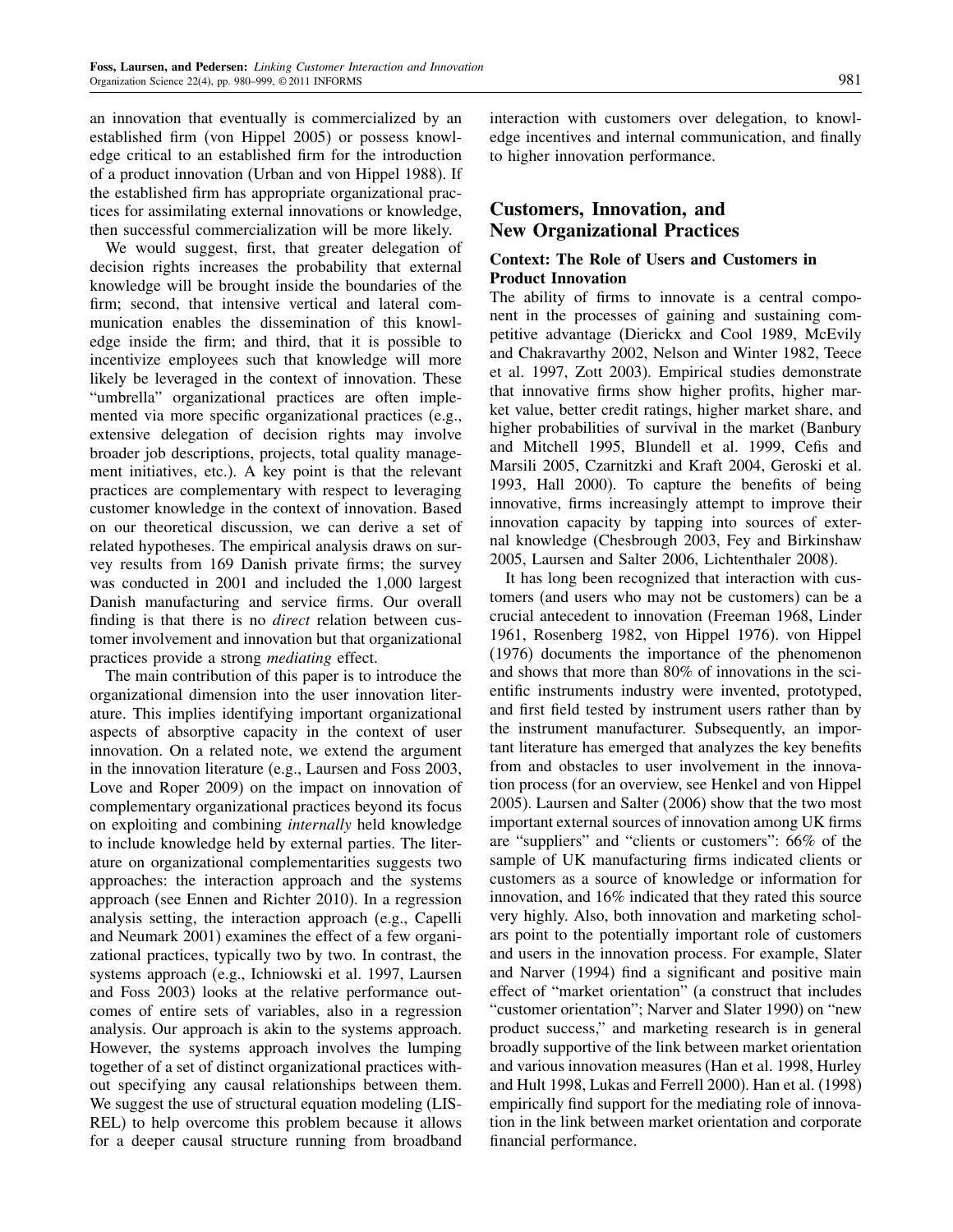In the present research, we focus on those firms that introduce innovations to end markets. A substantial part of the user innovation literature is preoccupied with understanding the circumstances in which users may be the initiators of what later become end-market innovations (von Hippel 1976, 1988, 2005). Indeed, von Hippel (2005) describes how user inventions are often invented, prototyped, and field tested by users, but then streamlined and introduced to the end market by established firms. Another part of the literature, with which the present paper is closely aligned, adopts a more strategic management perspective in terms of concern with how established firms can leverage interaction with users to increase innovation performance (e.g., Lilien et al. 2002, Neale and Corkindale 1998, Urban and von Hippel 1988). In this context, von Hippel and colleagues focus on lead users, that is, users who perceive needs at an earlier stage in time than other users and also are positioned to benefit considerably by achieving a solution. Interaction between firms and these knowledgeable sometimes even "tough"—customers (cf. Gardiner and Rothwell 1985), in which the customer provides important knowledge and information to the producer or directly participates in innovative activity, improves the resulting products or processes (Lilien et al. 2002, Rosenberg 1982). This part of the user innovation literature takes this interaction as the unit of analysis and examines, for example, how cooperation improves both the capacity of the customer firm to transmit the knowledge that may be useful in the innovation process and the capacity of the established firm to absorb it. The open innovation literature (Chesbrough 2003, Fey and Birkinshaw 2005, Gassmann 2006, Laursen and Salter 2006, Lichtenthaler 2008) explores how firms more gen-

their innovation performance. In short, these literatures claim a *direct* link from interaction with customers and users to innovation performance. And such a link may indeed exist. For example, if research and development (R&D) personnel directly responsible for the development and prototyping of new products and services are able to interact directly with key users, then there is a direct link. In that case, the organizational problem is limited to whether the R&D personnel have an accurate understanding of customer/user needs and are motivated to react in a way that furthers their organization's goals. However, it may be that the contact with customers or users is with, for example, their key account managers. In this case, the organizational problem encompasses communication of the relevant knowledge to the appropriate employees and motivating the required behaviors. In this case, it is likely that different kinds of organizational structure and administrative mechanisms may mediate the link between user and customer knowledge to innovation rather differently. This

erally can make use of external knowledge to improve

warrants more in-depth examination of various organizational practices.

Unfortunately, the literatures referred to above are not completely forthcoming with respect to the types of organizational practices that firms need to adopt when interacting with entities external to the firm, such as customers, in the context of innovation. A partial exception is the market orientation literature, which sometimes includes organizational practices as an independent variable. For example, Slater and Narver (1994) build a market orientation construct that includes "interfunctional coordination," and they use it to explain new product development. However, this organizational practice is combined with other items to form a market orientation construct; thus, there is no causality postulated between organizational practices and market orientation. Hurley and Hult (1998) suggest that "participative decision making" may play a role in the link between market orientation and innovation performance but do not consider other organizational practices. Narver et al. (2004) include a measure of "bureaucratic organizational form" in their study but do not examine how this variable interacts with the customer orientation variable in explaining new product success. Grinstein (2008) conducts a meta-analysis of research on market orientation based on papers published over the period 1994–2006 and concludes that customer orientation and interfunctional coordination have independent explanatory power in explaining innovation consequences, but Grinstein does not consider how and why these two variables could be related in determining innovation outcomes. To be sure, although very valuable, these studies provide incomplete stories about how customer and user knowledge is leveraged in the context of innovation. In sum, although it has for long been known that producer firms need a certain degree of absorptive capacity to benefit from externally developed knowledge—including users' knowledge—the internal organizational dimensions of such absorptive capacity are unclear.

#### Inward- and Outward-Looking Absorptive Capacity

In a seminal contribution, Cohen and Levinthal (1990, p. 128) identified absorptive capacity as a determinant of innovation performance, defining it as the "ability to identify, assimilate, and exploit knowledge from the environment." Most of the subsequent research on absorptive capacity focuses on knowledge-related antecedents to absorptive capacity (e.g., R&D investments), and very little examines how absorptive capacity relates to organizational practices (but see Jansen et al. 2005, Volberda et al. 2010). Although Cohen and Levinthal (1990, p. 131) indicate that internal organization may matter for the identification, assimilation, and exploitation of external knowledge, they do not analyze in any great detail how and why organization matters. However, they introduce a useful distinction between "inward-looking" and "outward-looking"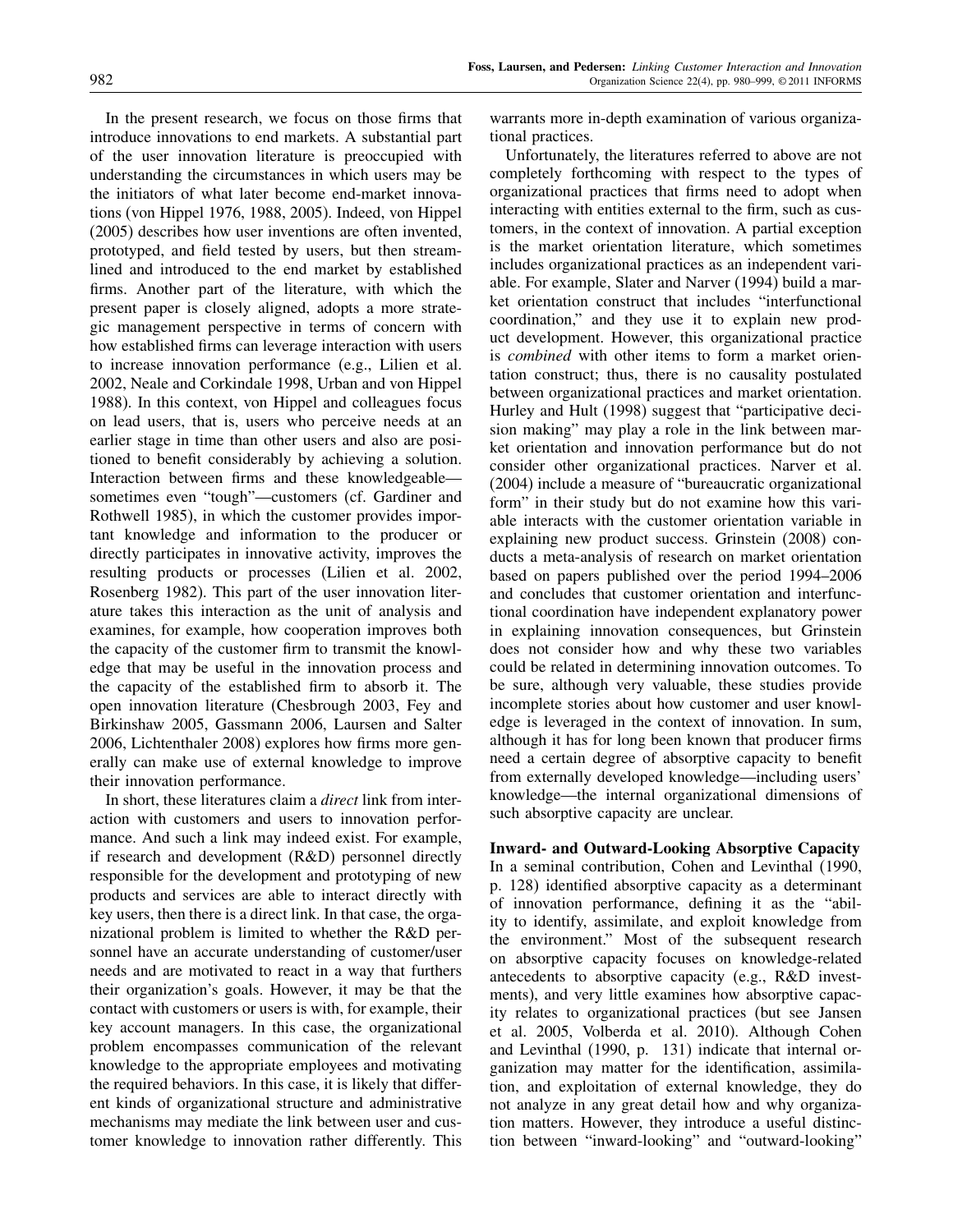absorptive capacity. The former relates to the efficiency of the firm's internal communication, whereas the latter refers to its points of contact with external sources of knowledge (Cohen and Levinthal 1990, p. 133). This distinction provides a starting point for relating organizational practices to the successful use of external knowledge for the purposes of innovation. Specifically, organizational practices have inward-looking or outward-looking dimensions in the sense that some practices enhance the efficiency of internal communication whereas others help to establish points of contact with external sources of knowledge. These dimensions are likely to be complementary, because introducing outward-looking organizational practices makes it more profitable (within limits) to introduce inward-looking organizational practices, and vice versa. In other words, if a firm has in place a set of outward-looking organizational practices that allows it to detect and to interact with holders of pertinent knowledge such as customers, then the value of inward-looking organizational practices will be enhanced because they can be used also to diffuse the external knowledge within the organization. Likewise, the value of outward-looking organizational practices will increase if inward-looking organizational practices are in place.

### Organizational Practices

Internal organization traditionally is described in terms of (combinations of) variables that relate to structure (e.g., specialization, departmentalization, liaison groups, hierarchical layers, etc.), communication channels, and reward systems (e.g., Burton and Obel 1998, Mendelson 2000, Roberts 2007, Tushman and Nadler 1978). Many of these variables are relevant to our understanding of how the knowledge residing in customers is linked to the innovation performance of those firms that interact with these customers. Specifically, organizational practices may hinder or facilitate interaction with customers. This is partly a structural issue; for example, in the case of traditional hierarchical structures that imply little delegation of decision rights to employees, it may be difficult to build close relations with customers and therefore will make it difficult for the firm to identify and get access to the knowledge held by these customers. Similarly, organizations may find it difficult to disseminate this knowledge across organizational structures consisting of (rigid) departments and specializations (Cohen and Levinthal 1990). Finally, the reward systems in these hierarchical structures are unlikely to ensure that the relevant knowledge moves to where it is needed, because they are designed for different purposes. Conversely, an internal organization that includes delegation of decision making, communication channels, and reward systems may be designed to facilitate interaction with customers and access to the knowledge held by customers and to create the conditions for transferring this knowledge within the firm and rewarding employees for behaviors that lead to knowledge being deployed in the context of innovation.

## User Innovation and New Organizational Practices

We argue that "new organizational practices" may serve exactly these purposes. It has been shown that new organizational practices have the potential to promote improvements in innovative performance (e.g., Laursen and Foss 2003), productivity (e.g., Datta et al. 2005, Ichniowski et al. 1997), and profitability (e.g., Huselid 1995, Mendelson 2000). The studies cited all argue that these potential benefits can only be fully realized if firms introduce a set of mutually reinforcing (i.e., complementary) organizational practices.

The literature on these practices and their form is extensive and identifies many specific new organizational routines, such as communities of practice, corporate venturing, project organization, total quality management, etc. New organizational forms represent new ways of linking decision delegation, communication channels, reward systems, and arrangements geared toward achieving high levels of organizational performance (Child and McGrath 2001, Colombo and Delmastro 2002, Zenger and Hesterly 1997). Table 1 maps the key contributions to the new organizational practices and market orientation literatures; it highlights their main constructs and shows how they map into delegation, internal communication, and incentive systems and a residual category ("other organizational variables"). Table 1 provides support for the conclusion in Guthrie (2001, p. 181) that "[t]he common theme in this literature is an emphasis on utilizing a system of management practices giving employees skills, information, motivation, and latitude and resulting in a workforce that is a source of competitive advantage." In this research, we focus only on work practices that enhance internal information flows and give motivation (incentives) and latitude (delegation), and ignore practices designed to improve employees' skills (especially training and recruitment and retention practices, which appear in the residual category in Table 1). We make this choice to concentrate on a narrower set of practices, making the analysis more manageable. Moreover, the focus on delegation, internal communication, and incentives allows for a focus on the factors that directly affect the behavior of given employees. Improving the skills of the pool of employees is much more long term in nature and is not so directly related to social behavior within the organization. Table 1 also shows that the literature considers different types of incentives; in this paper, because of our focus on innovation, we concentrate on "knowledge incentives" (i.e., incentives for acquiring and sharing knowledge).

We build on the insights of this literature and posit that new organizational practices have additional effects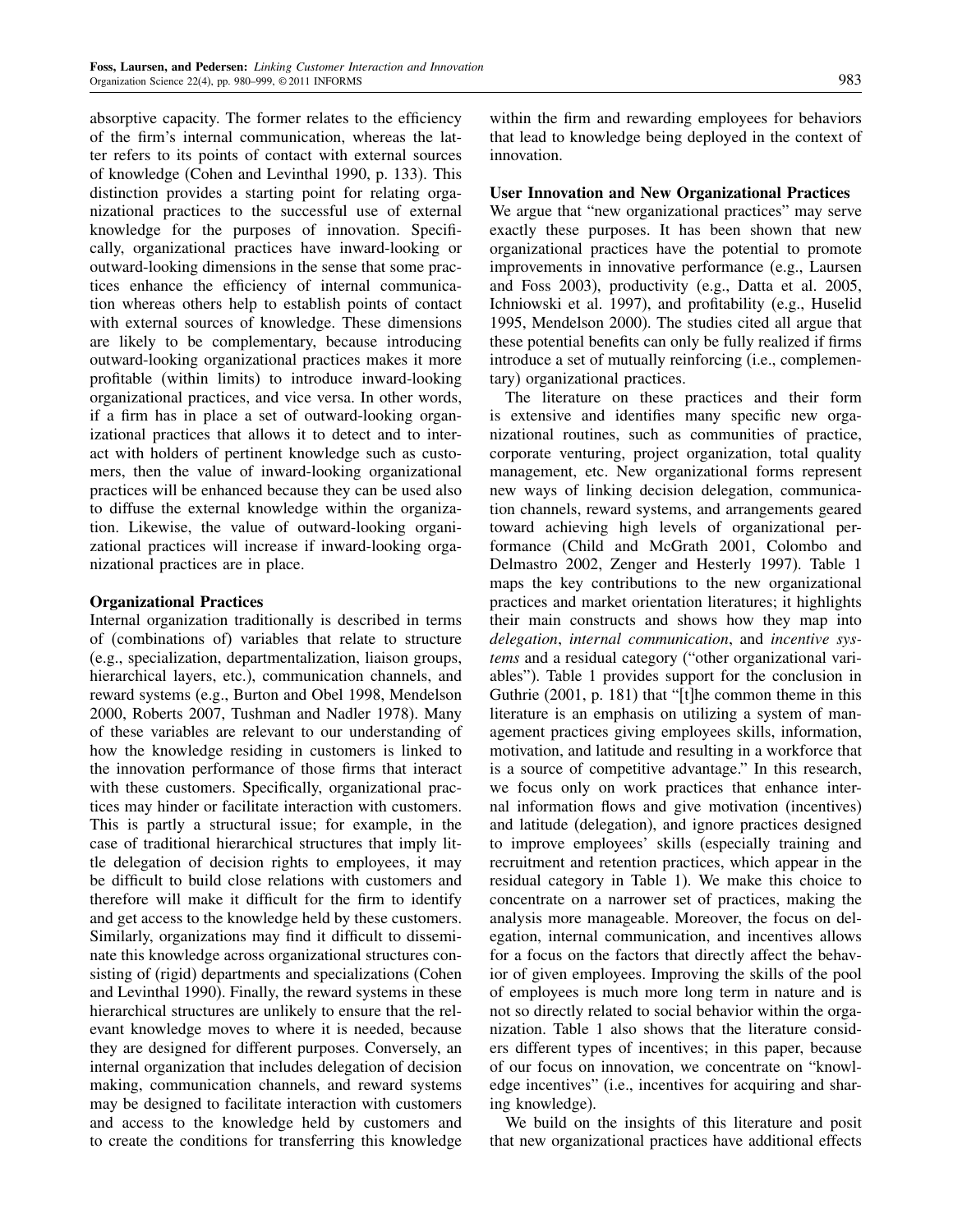| Table 1                     |                                                                                          | Comparison of Variables Used in the Literatures on New Organizational Practices and Market Orientation |                                                                     |                                                                              |                                                                                                     |                                                                                                                                  |
|-----------------------------|------------------------------------------------------------------------------------------|--------------------------------------------------------------------------------------------------------|---------------------------------------------------------------------|------------------------------------------------------------------------------|-----------------------------------------------------------------------------------------------------|----------------------------------------------------------------------------------------------------------------------------------|
| Reference                   | Unit of analysis                                                                         | Dependent variable                                                                                     | Delegation                                                          | Internal communication                                                       | Incentives                                                                                          | Other org. variables                                                                                                             |
| Slater and Narver (1994)    | 107 strategic business<br>(manufacturing and<br>units within 2 firms<br>forest products) | Return on assets, sales<br>growth, and new<br>product success                                          |                                                                     | coordination<br>Interfunctional<br>(5 items)                                 |                                                                                                     | Competitor orientation<br>Customer orientation<br>(4 items)<br>(6 items)                                                         |
| Huselid (1995)              | and private services)<br>firms (manufacturing<br>968 publicly listed                     | Labor productivity,<br>Tobin's q                                                                       | teams, quality circles<br>Labor-management                          | complaint resolution<br>sharing program,<br>Formal information<br>system     | Incentive plans/profit<br>sharing, formal<br>merit-based<br>appraisals,<br>promotion                | prior to recruitment<br>formal job analysis,<br>internal promotion,<br>employment test<br>Hours of training,<br>attitude survey, |
| chniowski et al. (1997)     | 36 steel finishing lines<br>within 17 firms                                              | Percent uptime                                                                                         | Teamwork (3 items)                                                  | (2 items), job rotation<br>Communication                                     | Line incentives                                                                                     | employment security,<br>Skills training (2 items),<br>high screening<br>recruitment                                              |
| Han et al. (1998)           | 134 firms (banks)                                                                        | innovation (technical<br>and administrative)<br>Firm growth, process                                   |                                                                     | coordination<br>Interfunctional<br>(5 items)                                 |                                                                                                     | Competitor orientation<br>Customer orientation<br>(6 items)<br>(4 items)                                                         |
| chniowski and Shaw (1999)   | 41 steel finishing lines<br>within 19 firms                                              | percent prime yield<br>Percent uptime,                                                                 | Teamwork (3 items)                                                  | flexibility (2 items)<br>Labor-management<br>communication<br>(2 items), job | Incentive pay (2 items)                                                                             | employment security,<br>Recruiting (2 items),<br>training (2 items)                                                              |
| Mendelson and Pillai (1999) | firms (electronics<br>102 business units<br>from 81 different<br>hardware)               | Return on sales, return<br>on value added,<br>sales growth                                             | Decentralization<br>(3 items)                                       | Information practices<br>(8 items)                                           | Incentives (3 items)                                                                                | interorganizational<br>network (5 items)<br>Focus (3 items).                                                                     |
| Mendelson (2000)            | 60 business units<br>(electronics<br>hardware)                                           | Return on sales, return<br>on value added,<br>sales growth                                             | Decision architecture<br>3 delegation items)<br>(6 items, including | transparency<br>Knowledge<br>(6 items)                                       | Decision architecture<br>(6 items, including<br>3 items measuring<br>incentives)                    | awareness (8 items),<br>(6 items), (external)<br>network (6 items)<br>information age<br>Activity focus<br>information           |
| Lukas and Ferrell (2000)    | (manufacturing)<br>business units<br>194 strategic                                       | Product innovation                                                                                     |                                                                     | coordination<br>Interfunctional<br>(5 items)                                 |                                                                                                     | Competitor orientation<br>Customer orientation<br>(6 items)<br>(4 items)                                                         |
| Guthrie (2001)              | (manufacturing and<br>private services)<br>164 firms                                     | Employee retention<br>productivity<br>rate, labor                                                      | Teams, employee<br>participatory<br>programs                        | Information sharing                                                          | promotion, employee<br>performance-based<br>group-based pay,<br>stock ownership<br>Skill-based pay, | Internal promotion,<br>training efforts<br>(3 types)                                                                             |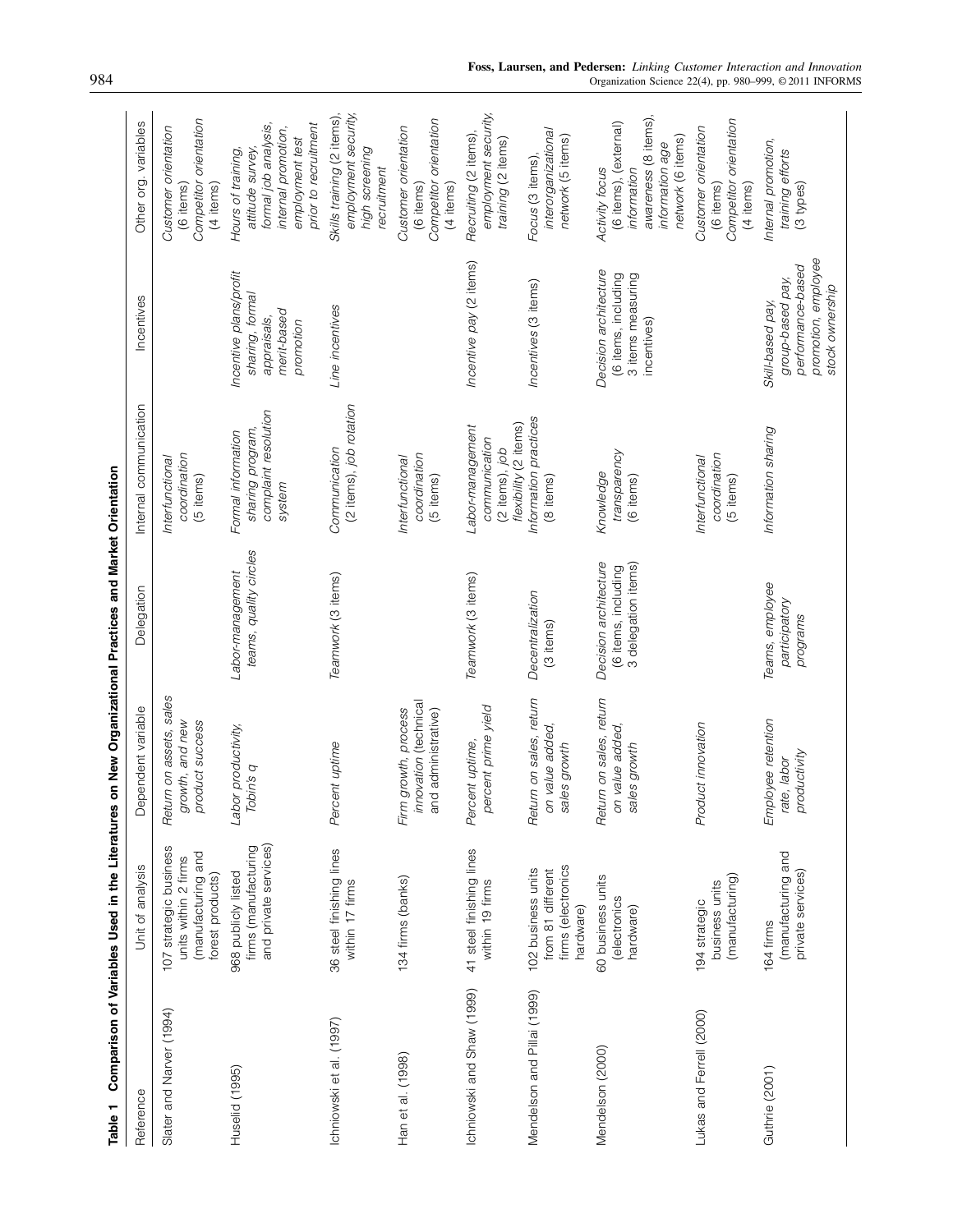| Table 1 (cont'd.)                              |                                                                                       |                                                              |                                                                                          |                                                                                                                                                                                        |                                                                                                                                              |                                                                                                                                         |
|------------------------------------------------|---------------------------------------------------------------------------------------|--------------------------------------------------------------|------------------------------------------------------------------------------------------|----------------------------------------------------------------------------------------------------------------------------------------------------------------------------------------|----------------------------------------------------------------------------------------------------------------------------------------------|-----------------------------------------------------------------------------------------------------------------------------------------|
| References                                     | Unit of analysis                                                                      | Dependent variable                                           | Delegation                                                                               | Internal communication                                                                                                                                                                 | Incentives                                                                                                                                   | Other org. variables                                                                                                                    |
| Capelli and Neumark (2001)                     | manufacturing and<br>(panel, no. of obs.<br>private services<br>433/666)<br>Plants in | labor costs, sales<br>abor productivity,<br>less labor costs | Self-managed teams,<br><b>NOV</b>                                                        | Scheduled meetings,<br>job rotation                                                                                                                                                    | knowledge, profit<br>Pay for skills and<br>sharing                                                                                           | Use of computers, use<br>organizations, firm<br>of benchmarking<br>pays for training<br>vis-à-vis other                                 |
| Colombo and Delmastro (2002) 438 manufacturing | plants (panel data)                                                                   | Change in the number<br>of managerial layers                 | Teamwork, number of<br>hierarchical layers                                               | Job rotation                                                                                                                                                                           | Individual line<br>incentives                                                                                                                | decision maker<br>Type of strategic                                                                                                     |
| aursen and Foss (2003)                         | (manufacturing and<br>private services)<br>1900 firms                                 | Product innovation                                           | interdisciplinary work<br>groups, quality<br>responsibility,<br>Delegation of<br>circles | rotation, systems for<br>employee proposals<br>functions, job<br>collection of<br>Integration of                                                                                       | Pay for performance                                                                                                                          | firm-external training<br>Firm-internal and                                                                                             |
| Hamilton et al. (2003)                         | Workers within a single<br>firm (panel data)                                          | Productivity                                                 | Team vs. no-team<br>production                                                           |                                                                                                                                                                                        | Team vs. individual<br>piece rates                                                                                                           |                                                                                                                                         |
| Datta et al. (2005)                            | 132 manufacturing<br>firms                                                            | Labor productivity                                           | Self-directed teams                                                                      | Programs designed to<br>and employee input,<br>complaint resolution<br>elicit participation<br>(performance and<br>system, provide<br>strategic plans)<br>information to<br>management | performance, pay is<br>Compensation based<br>based on a skill or<br>knowledge-based<br>system, formal<br>performance<br>an group<br>feedback | internal promotions,<br>intensive/extensive<br>intensive/extensive<br>Tests administered<br>prior to hiring,<br>recruiting,<br>training |
| Note. TQM, total quality management.           |                                                                                       |                                                              |                                                                                          |                                                                                                                                                                                        |                                                                                                                                              |                                                                                                                                         |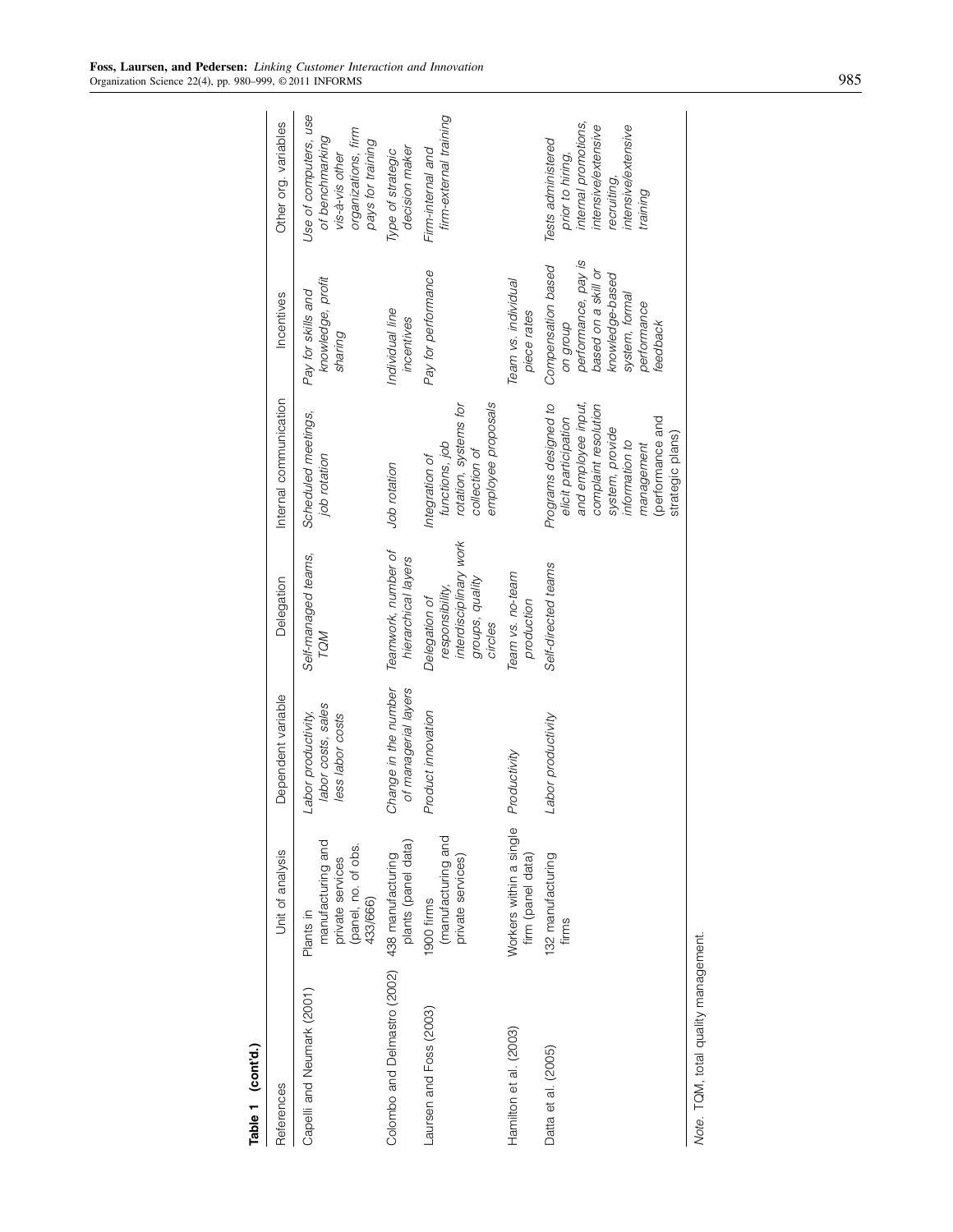relative to those identified in the literature: delegating decision rights, supporting vertical and lateral communication, and incentivizing knowledge acquisition and sharing can help firms to better identify, assimilate, and exploit knowledge from the external environment to become more innovative. Firms seem aware that their organizational practices influence their sourcing of external knowledge. For example, Dougherty (2001, p. 625) cites a marketing manager at Texco reflecting on organizational changes designed to accomplish this aim:

I came to this business seven years ago. It had a traditional organization with director of development [technology] and a bunch of engineers, and a marketing manager and salesmen. The salesmen would go and find customers and get a quote on a product, and bring it back and drop it in a box, and the engineers would pick them up and do them. The salesman would go back to the customer and show it to them and say "is this OK?" We were doing hundreds of these costings, and very few of them would get to the sample stage, and of those, very few succeeded. Our hit rate was very low.... Everything the engineers worked on was screened through the sales people, and they never heard the voice of the customer.... Now the new ventures team develops new markets and innovations, and pulls in people from across the organization ... . [Consider] the weaving, dyeing, and finishing plants. We help them understand the needs and the wants, do the QFDs [quality function deployments], have the manufacturing people help with the QFDs, and the development engineers take the process engineers to several customers.

In this example, decision rights to "pull in people from across the organization" were delegated to a new ventures team, and development engineers were able to make the decision to "take the process engineers to several customers." This reallocation of decision rights was explicitly to improve the sourcing and use of knowledge held by customers. Nevertheless, to access customer knowledge, such changes need to be complemented with other organizational practices if the knowledge is to exploited successfully for innovation. Specifically, we argue that firms need to increase internal communication and to motivate knowledge acquisition and sharing and dissemination of the relevant knowledge inside the organization, enabling the combination and recombination of knowledge.

# Theoretical Model and Hypothesis

In the following, we develop a set of hypotheses concerning the mediating role of new organizational practices with respect to linking the knowledge held by firm customers to the firm's innovation performance. The theoretical model presented in Figure 1 summarizes our key constructs and the hypotheses we develop concerning their relations.

#### Interaction with Customers and Innovation Performance

Although our focus in this paper is on understanding how established firms can choose organizational practices that allow them more efficiently to tap and exploit the knowledge that resides with their customers, the part of the sources of innovation literature that focuses on users as the loci of innovation is also relevant because it helps to explain why users, including customers, often play a central role in the preliminary stages of the innovation process. According to this stream of research, there are two main reasons why users/customers contribute to the innovation process. First, in many cases they will be the main beneficiaries of the innovation (von Hippel 1988). For example, an airline may gain competitive advantage from being the first adopter of a newly developed fuel-efficient airplane. Thus, the airline has an incentive to codevelop the plane with the airplane producer (cf. Rosenberg 1982).<sup>2</sup> Second, customers often posses "sticky" knowledge (i.e., knowledge that is costly to transfer) (von Hippel 1998).

Stickiness may be due to various knowledge attributes, such as the way it is encoded (tacit or codified), or it may be caused by the attributes of the agents seeking or providing the knowledge (e.g., their cognitive capacity and motivation). Thus, the airline may possess knowledge about the performance and operating characteristics of a plane that may be an essential input for the modification to the airplane. However, this knowledge may be dispersed among a number of the airline's employees (who may have no incentive to share it) and will probably have a considerable "tacit" component (which impedes its articulation). Mobilizing this knowledge so that it can serve as an input to the innovative process requires direct collaboration between the airline and the producer (Rosenberg 1982, p. 124). From the point of view of the producer firm, the stickiness of knowledge implies that it will be advantageous to collaborate with its customers (and users more broadly), because this will allow access to knowledge that the firm would be unable to produce in-house—knowledge that may prove critical to innovation success (Gardiner and Rothwell 1985, Neale and Corkindale 1998, Pavitt 1984, Rothwell et al. 1974) and for the firm's subsequent competitive advantage (Desouza et al. 2008, Lilien et al. 2002). However, getting access to this knowledge requires honing the capabilities for cooperating (e.g., Dyer and Nobeoka 2000, Dyer and Singh 1998). We build on the strategic management-oriented arguments in the user innovation literature as well as arguments in the marketing literature (e.g., Slater and Narver 1994) and accept that customers are an important source of the knowledge that forms the basis of innovation. This overall insight motivates the following hypothesis.

Hypothesis 1 (H1). The more the focal firm engages in interaction with customers, the better will be its innovation performance.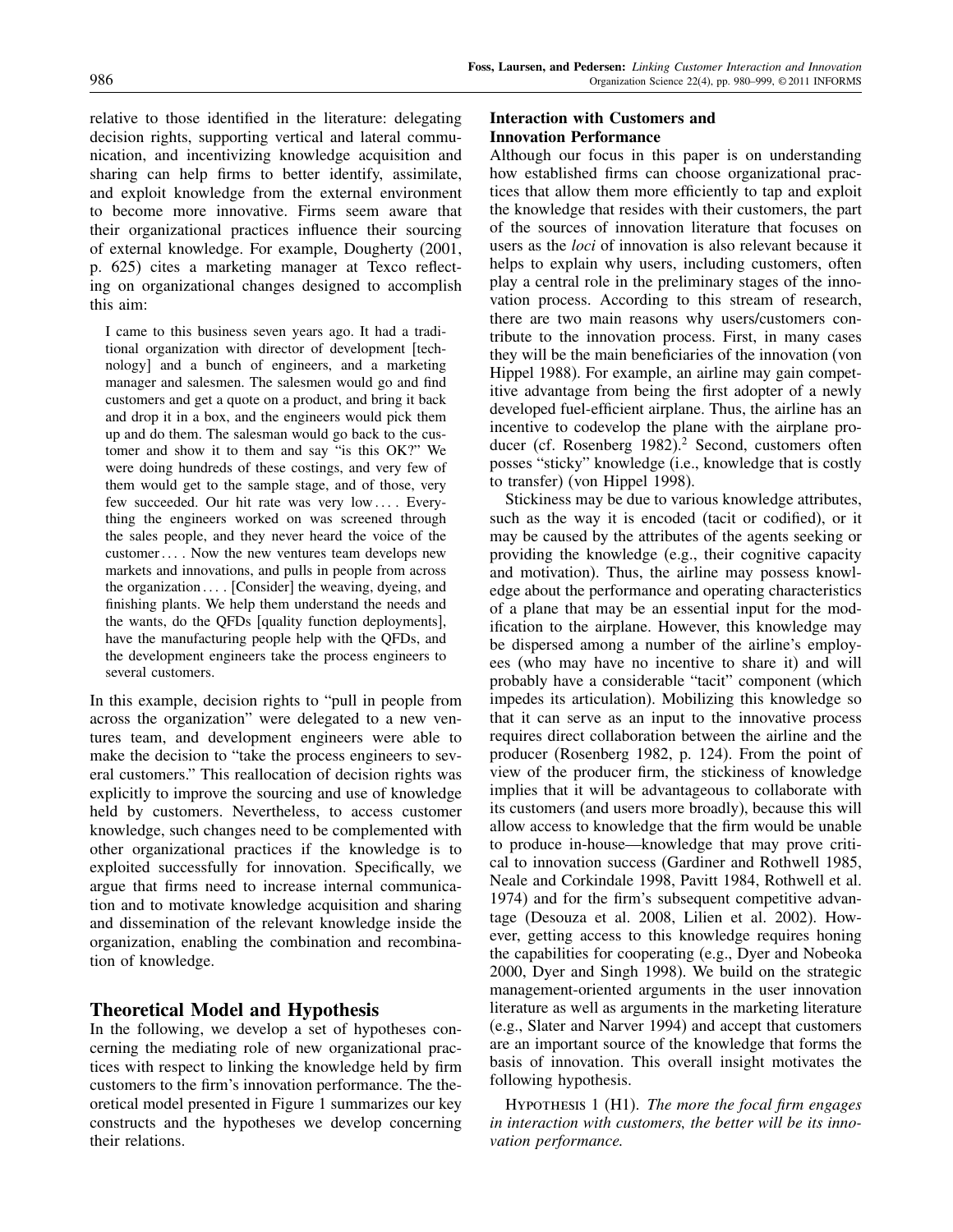#### Figure 1 Theoretical Model



The literature underlying Hypothesis 1 asserts that there is a direct link from customers and users to innovation performance, for example, because users directly cooperate with R&D personnel. However, it is also possible that customer knowledge enters the firm in other ways than via the R&D function. This raises the issue of which organizational practices should be introduced to increase the probability that use will be made of this knowledge in the context of innovation.

### New Organizational Practices: The Link Between User Interaction and Innovation Performance

It is generally recognized that "[i]nformation and knowledge are at the heart of organizational design" (Holmström and Roberts 1998, p. 90), and that firms can design their organizations to promote the sharing and recombination of knowledge resources (Foss 2003, Laursen and Foss 2003, Mendelson and Pillai 1999, Nickerson and Zenger 2004, Osterloh and Frey 2000). As pointed out earlier, we extend this perspective to the context of exploiting customers' knowledge in the innovation process and discuss how various new organizational practices can assist firms to leverage the knowledge held by customers in the context of innovation.

Delegation as an Outward-Looking Organizational Practice. The literature provides a number of cognitive and motivation reasons why firms delegate decision rights to employees. Thus, according to classical organization theory, delegation economizes on managers' scarce mental resources and reduces the costs of transmitting, receiving, and processing information (Galbraith 1974). On a related note, delegation may colocate decision-making rights with those who possess the knowledge about what decision should (optimally) be made (Jensen and Meckling 1992); communicating this knowledge to hierarchical superiors may be costly and too slow. It has been argued that a fast-moving external environment makes extensive delegation increasingly pressing because slow decision making will be punished in such environments (Mendelson and Pillai 1999, Zenger and Hesterly 1997).

A further reason why firms engage in extensive delegation of decision rights is related to the interactions with customers for the purposes of gaining access to valuable customer knowledge. Some employees, by virtue of their job descriptions, have automatic rights to interact with outside parties, for example, managers responsible for customer relations. Some firms have "gatekeepers" (Allen 1977, Allen and Cohen 1969, Tushman and Katz 1980) that connect research teams with external sources of knowledge while also filtering out noise. Delegation of responsibility is important for absorbing knowledge and information from customers: in information-rich environments, gatekeepers—and other staff working directly with customers—need to be able to make decisions with respect to the direction of an innovation project because they are the people best able to judge, absorb, and pass on the inputs from customers. In other words, one reason for delegating decision rights to employees working with customers/users is that these employees will often have specific knowledge concerning customers and their ideas that is superior relative to that of the firm's management team. As such, delegation is an outward-looking organizational practice. Firms also may actively encourage employees other than gatekeepers and technical staff to seek information about market and technological trends, notably by interacting with customers, and to disseminate this knowledge internally (Matusik 2002).

With respect to motivation, delegation is often argued to increase the motivation for many (if not necessarily all) employees (e.g., Deci 1975, Gagné and Deci 2005, Porter and Lawler 1968). Delegation thus has the dual effect that it empowers employees to make active efforts to identify and assimilate external knowledge and provides an incentive to actually engage in this activity. In sum, extensive delegation of decision rights is an organizational practice that firms can implement to improve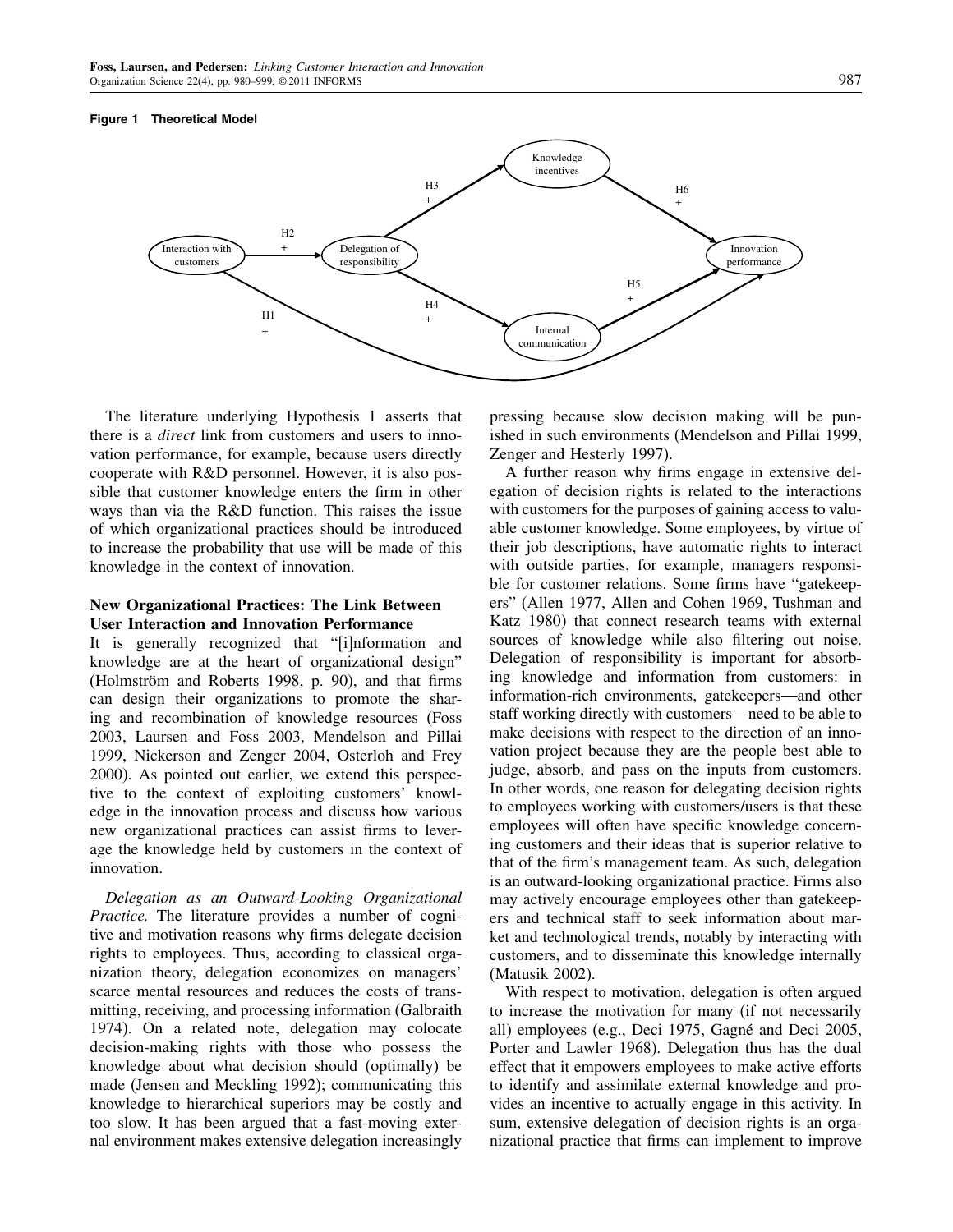the identification of external knowledge that is potentially useful in the context of innovation. This reasoning motivates the following hypothesis.

HYPOTHESIS 2 (H2). The more the focal firm interacts with its customers, the more it will delegate responsibility.

Communication and Knowledge Sharing as Inward-Looking Organizational Practices. Interaction with customers in the context of innovation involves the transfer or exchange of often large amounts of customer knowledge and information. It is often crucial that the knowledge or information transferred into the firm is distributed to other parts of the firm (Haefliger et al. 2008). Apart from the obvious case of best-practice transfer, in complex technical products it is important to transfer knowledge about modifications that relate to several different components in the product (Baldwin and Clark 2000). The need for intensive internal sharing and communication of knowledge from customers would seem to be particularly important when it is related to product architecture.<sup>3</sup> Knowledge that is transferred between customer and firm and which concerns a complex product and/or has architectural elements is likely to require intensive interaction between the two parties, but may require substantial interaction within the firm as well. The latter aspect will require internal communication not only of the knowledge that relates to individual components, but also about how components are related in an architecture (Baldwin and Clark 2000).

Save for the rare cases where the people who identify potentially valuable external knowledge are those responsible for applying it in an innovation, this knowledge will have to be communicated to all of the firm's units, departments, and staff involved in the innovation process. There are some well-known barriers to internal knowledge transfer (e.g., Cohen and Levinthal 1990, Lynex and Layzell 1998) that can be reduced through the adoption of certain organizational practices. Specifically, firms that adopt outward-looking organizational practices (i.e., delegation of responsibility), for example, to get access to the knowledge held by customers should also adopt inward-looking organizational practices. Two highly relevant inward-looking new organizational practices are (1) provision of knowledge incentives, i.e., rewarding employees for knowledge acquisition and sharing; and (2) internal communication in the vertical and horizontal dimensions, including knowledge sharing. Thus, given that the adoption of outward-looking organizational practices (delegation of responsibility) positively affects the adoption of inwardlooking organizational practices, we propose the following two hypotheses.

Hypothesis 3 (H3). The more the focal firm delegates responsibility, the more it will use knowledge incentives.

Hypothesis 4 (H4). The more the focal firm delegates responsibility, the more communication will take place inside it.

Kogut and Zander (1992) argue that innovations are the product of a firm's "combinative capabilities" to generate new applications from existing knowledge where the working of such capabilities is mediated by the presence of shared knowledge (see also Dougherty 2001). In this view, firms can gain competitive advantage through the ability to create and share knowledge more efficiently than competitors. A recent literature builds on network theory and the concept of social capital to examine how intraorganizational channels of communication positively mediate the relation between knowledge and outcomes such as product innovation (Hansen 1999, Tsai 2001, Tsai and Ghoshal 1998). Another research stream looks specifically at product innovation and examines the impediments to knowledge transfer among subunits within the firm (Henderson and Cockburn 1994, Leonard-Barton and Sinha 1993, Szulanski 1996). It is argued that close and frequent interactions between R&D and other functions, teams, and subunits lead to superior innovation performance because they lead to better integration and coordination of different bodies of knowledge (cf. Aoki 1986). Accordingly, we hypothesize the following.

Hypothesis 5 (H5). The more the focal firm engages in internal communication, the higher will be its innovation performance.

Paying Employees to Acquire and Share Knowledge. Knowledge acquisition and knowledge sharing behaviors are playing an increasing part in firms' performance measurement and reward systems (Laudon and Laudon 2002). They may be (but often are not) part of a formal knowledge management program and are introduced on the grounds that if employees are rewarded for upgrading and sharing knowledge, they will do so, and may also actively try to seek out shareable knowledge (e.g., from customers).<sup>4</sup> Rewarding knowledge acquisition and sharing behavior compensates for the effort required to seek and share knowledge and also perhaps surrender potentially valuable bargaining chips (Brynjolfsson 1994). To the extent that such rewards have the intended effect, they may be seen to be outward- as well as inward-looking organizational practices, because they not only motivate employees to share knowledge they already hold, but they also encourage the identification and assimilation of new knowledge (that can be shared later). Accordingly, we propose the following hypothesis.

Hypothesis 6 (H6). The more the focal firm uses knowledge incentives, the higher will be its innovation performance.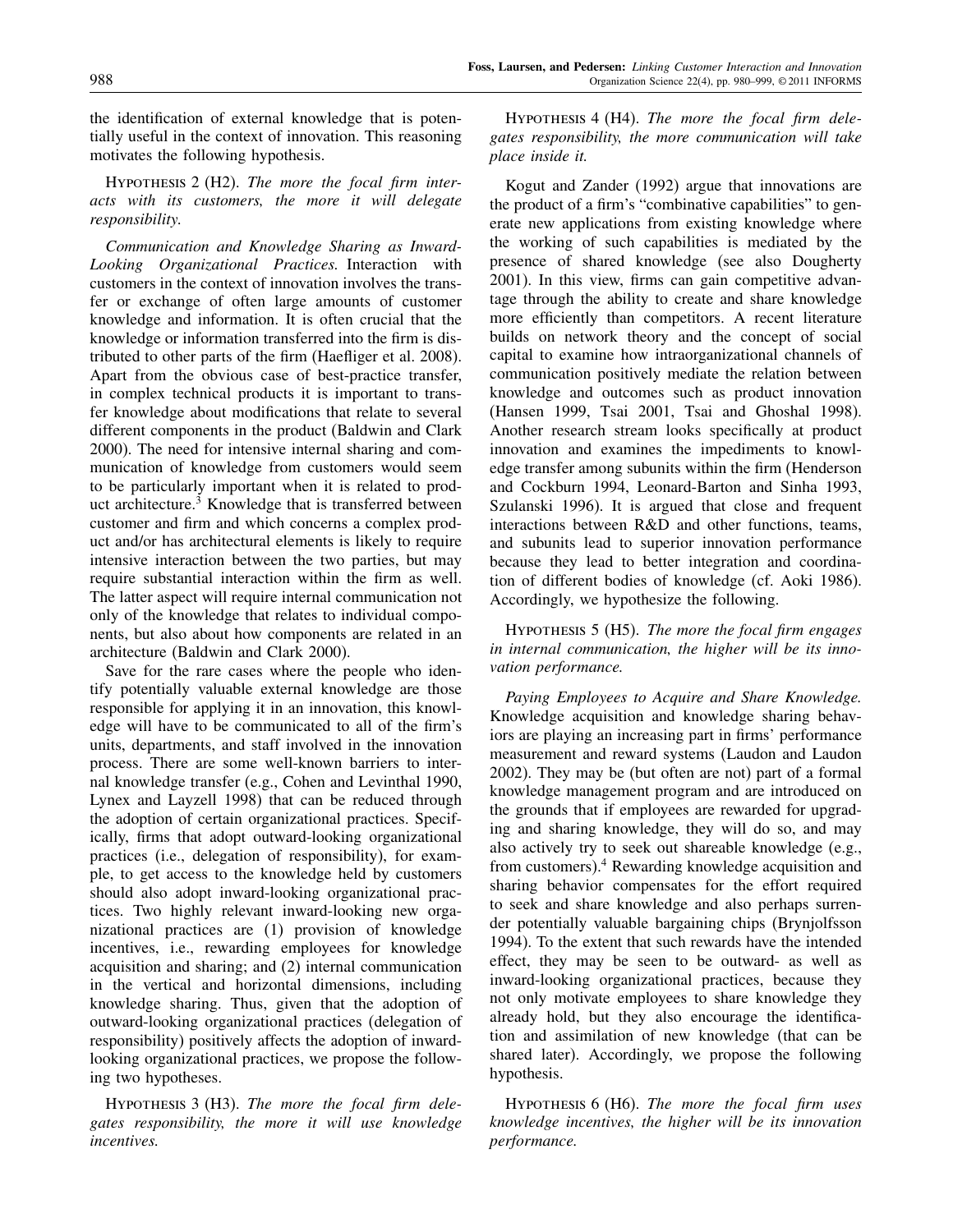# Methods

### Sampling and Data

Our sampling frame is a group of Danish firms. The data were collected in a survey, conducted in 2001, of the 1,000 largest firms in Denmark. Although smaller firms also engage in interactions with customers, in the context of this paper, a focus on the largest firms is sensible because the largest firms in Denmark are arguably disproportionately more engaged in innovation activities and more likely to have adopted organizational practices of knowledge sharing, delegation, and incentive pay to facilitate innovation.

The research team developed the questionnaire during January to June 2001. To the extent possible, the questions were based on previous studies of organizational and human resource management practices, notably the scales developed by Lawler et al. (1998, pp. 200–223). In June 2001, a private consultancy firm (PLS Rambøll) pretested the questionnaire; as a result, some questions were revised to improve their clarity. In August 2001, PLS Rambøll administered the questionnaire to the 1,000 target firms. After two reminders, a total of 207 firms had responded to the survey, a response rate of 21%. However, because of missing answers, only 169 responses were usable for statistical analysis. The questionnaires were responded to by chief executive officers in most cases; in some, the respondent was the human resources manager or another top manager. The 169 firms included in the data set have an average of 1,811 employees, with wide variation between some very large firms at one end of the spectrum and a number of smaller firms with approximately 350 employees at the other end. On average, 28% of their sales are made abroad, which indicates that they are highly internationally oriented.

Nonresponse biases were evaluated by comparing the industries represented in the sample with the population sample used. Applying a chi-square test, we cannot reject the hypotheses that the distribution of firms across industries is equal between our sample and the overall population at any reasonable level of significance (at both the one- and two-digit Danish industry code levels). In addition, we applied  $t$ -tests comparing our sample and population means with respect to variables such as total sales (a measure of firm size), profits, and year of firm foundation. For total sales, we find that the two groups are virtually identical, whereas in terms of profits, respondents are slightly less profitable than nonrespondents (difference significant only at the 10% level). Similarly, on average, there is a weak tendency (difference significant only at the 10% level) for responding firms to have been longer established than nonrespondents (1956 versus 1964). However, overall, there seems to be broad correspondence between the underlying population and our sample. It should be noted, however, that although the population and the sample largely correspond on these objective variables, we cannot rule out there being differences with respect to some of the questionnaire-based variables of interest in this study.

### Measures and Operationalization

We use perceptual measures to operationalize the variables in this research. Below, we describe how constructs were operationalized and evaluate the different forms of validity.

Interaction with Customers. This construct mirrors the extent to which the focal firm involves customers in its innovation activities. It includes three items measured on a seven-point Likert-type scale from 1 (not at all) to 7 (to a very large extent). For the first two items, we asked managers to what extent they were (1) involving customers in close collaboration on development projects and (2) communicating intensively with customers. For the third item, we asked to what extent the overall strategy of the firm emphasizes close collaboration and dialogue with customers. Together, the responses indicate the degree of involvement of customers in innovation activities.

Delegation. Delegation reflects the extent to which responsibilities and decision rights are delegated to employees. The construct is based on two items. On the first item we asked to what extent employees can influence their own job (measured on a seven-point Likerttype scale, with 1 being "not at all" and 7 being "to a very large extent"). The second item is a measure of the number of employees that are engaged in teams with a high degree of autonomy  $(1, 0\%; 2, 1\% - 25\%; 3,$ 26%–50%; 4, 51%–75%; 5, 76%–99%; 6, 100%). The first item captures delegation of responsibility toward the individual, whereas the second item refers to delegation at team/group level. Together, these two items form a construct for the level of delegation in the firm.

Knowledge Incentives. This construct measures to what extent employees' salaries are associated with acquiring knowledge and knowledge sharing. Managers were asked to indicate on a seven-point Likert-type scale (1, not at all; 7, to a very large extent) the extent to which (1) an employee's salary is linked to the ability and willingness to share knowledge and (2) the salary is linked to the willingness to improve skills and upgrade knowledge. The latter investigates searching for rather than sharing knowledge (improving skills and upgrading knowledge is related more to receiving than transferring knowledge). Moreover, we expect that in an organizational setting, sharing of and searching for knowledge would be related in the sense that a successful knowledge search is, to an extent, a positive function of the extent to which one shares knowledge with colleagues.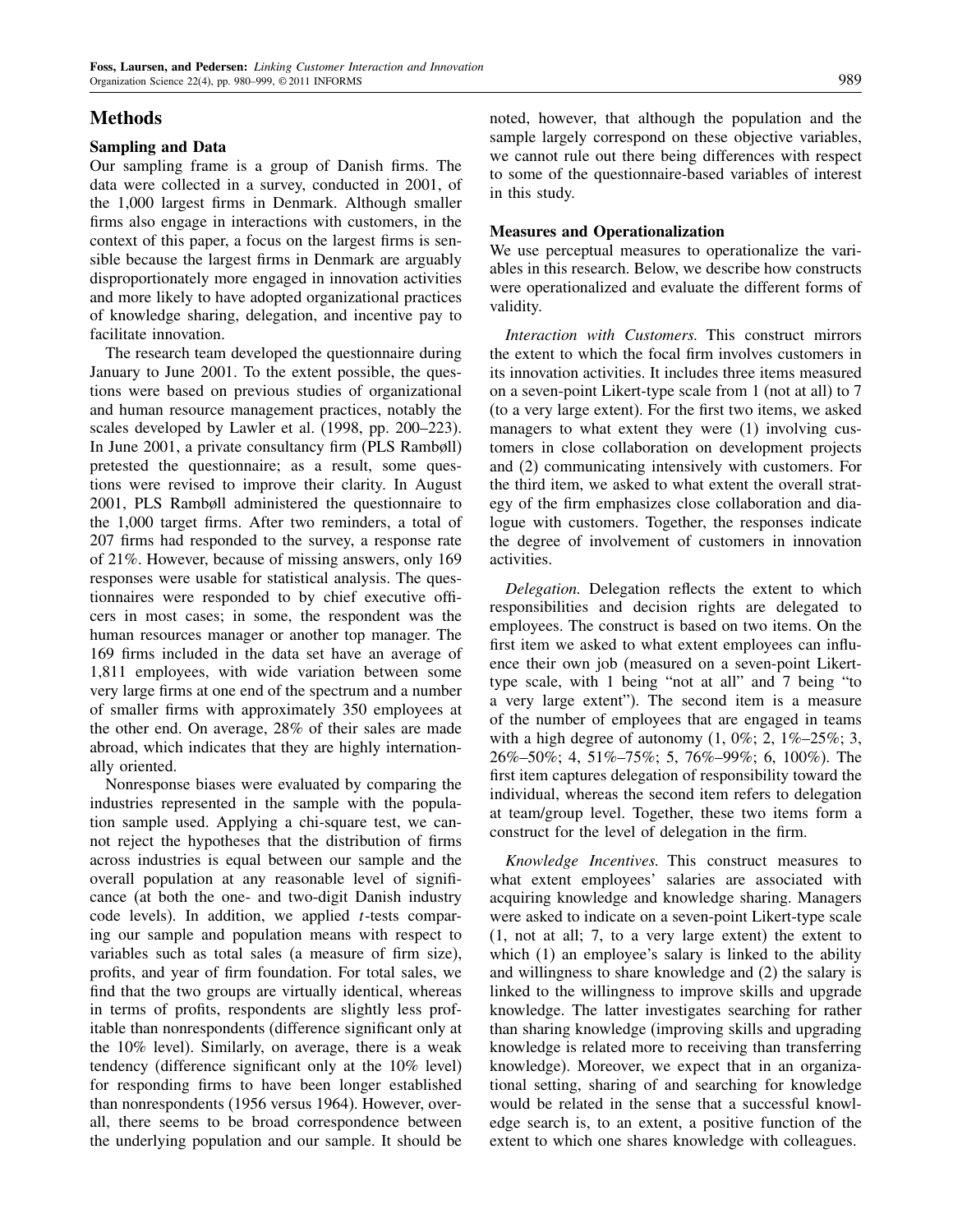Internal Communication. This construct reflects communication within the firm, across the lateral as well as hierarchical dimensions. It is measured by two items that asked respondents to indicate the extent to which (1) employees exchange information between different functional departments and (2) there is communication between management and employees. Both items were measured on a seven-point scale, ranging from 1 for "not at all" to 7 for "to a very large extent."

Innovation Performance. This construct is based on two items. Managers were asked to indicate the performance of the focal firm compared with competitors on the following two dimensions: (1) innovation capacity and (2) profitability (both measured on a seven-point scale ranging from 1 for far below average to 7 for far above average). The argument for including profitability to measure innovation performance is that the Schumpeterian (Schumpeter 1912/1934) notion of innovation pertains not only to the capacity to introduce "new combinations," for instance, in terms of new products but also to the economic significance of those new products. Success will be reflected in higher profits. Moreover, the empirical literature points to the fact that innovations and profitability are intrinsically linked (see, for instance, Geroski et al. 1993).

## Construct Analysis

The hypotheses are tested in a LISREL model that allows for simultaneous formation of underlying constructs (measurement model) and tests structural relationships among these constructs (structural model). The advantage of applying a LISREL model for the estimation, rather than regression analysis, is twofold. First, the model allows us to deal with complex mediated relationships, which are central to this paper and are cumbersome to deal with in a regression setup. Second, unlike regression analysis, a LISREL model accounts for measurement error in the presence of latent variables represented by a set of items. A disadvantage of LISREL models is that control variables cannot be included in the conventional way enabled in regression models. For instance, dummy variables cannot be included, and it is practically impossible to include control variables that contribute little to the overall model (Fletcher et al. 2006). However, we use "group analysis" to test for interaction effects among group variables (Jaccard and Wan 1996). The validity of LISREL models is estimated by the validity of the entire model, that is, by its nomological validity. However, before estimating the nomological validity of the model with the causal relations specified, it is important to judge its convergent validity, that is, the homogeneity of the constructs included in the model and its discriminant validity, or the extent the constructs are independent (Campbell and Fiske 1959).

Measurement Model. We create a measurement model to assess convergent and discriminant validity. Table 2 reports the means, standard deviations, and correlations among all variables. The correlations provide initial evidence of high levels of convergent (i.e., high correlations among items belonging to the same construct) and discriminant validity (i.e., lower correlations with items belonging to other constructs). In fact, the coefficients among the items that belong to the same construct vary between 0.38 and 0.64 (highlighted in bold), whereas none of the other coefficients exceeds 0.34.

Convergent Validity. To ascertain whether the constructs are internally coherent, we conducted several tests of convergent validity. These are reported in Table 3, which is based on the saturated measurement model where all interfactor correlations are specified (Jöreskog and Sörbom 1993). First, Table 3 shows the strength of the linearity in relations between constructs and items—the R-squared values. In all cases, the strength of the linearity is relatively strong with a R-squared value of 0.36 or above. This is clearly above the usual threshold of 0.20 for the R-squared value (Hair et al. 1995). Table 3 also allows us to conclude that the t-values for all items are highly significant (i.e., all are above 4.74) and that their (standardized) factor loadings are strong (all above 0.60). Second, the reliability of each construct is calculated, and all are above the recommended threshold of 0.70 (Gerbing and Anderson 1988). Also, when we consider extracted variance, the picture improves: all constructs are above the recommended threshold of 0.50 (0.52–0.61).

Discriminant Validity. Several measures of discriminant validity were obtained from the data. Discriminant validity tests whether the correlations and causal paths between the latent constructs are significantly different from 1 (e.g., Burnkrant and Page 1982). Constructing 99.9% confidence intervals around the correlations and causal paths confirms that none of them is close to 1. Fornell and Larcker (1981) suggest a comparison between the variance extracted for each construct and the variance shared between constructs (the squared correlations between the constructs). These are presented in Table 3, which shows that the variance extracted is clearly higher than the variance shared for all constructs. In combination, these tests indicate that the discriminant validity of the five constructs is very satisfactory.

Common Method Bias. Research involving crosssectional data, such as those collected in this study, is vulnerable to common method bias/variance. We took some precautions against this when designing the questionnaire by positioning the performance variables after the independent variables to reduce, if not avoid completely, the effects of consistency artifacts (Salancik and Pfeffer 1977). We also perform a common method bias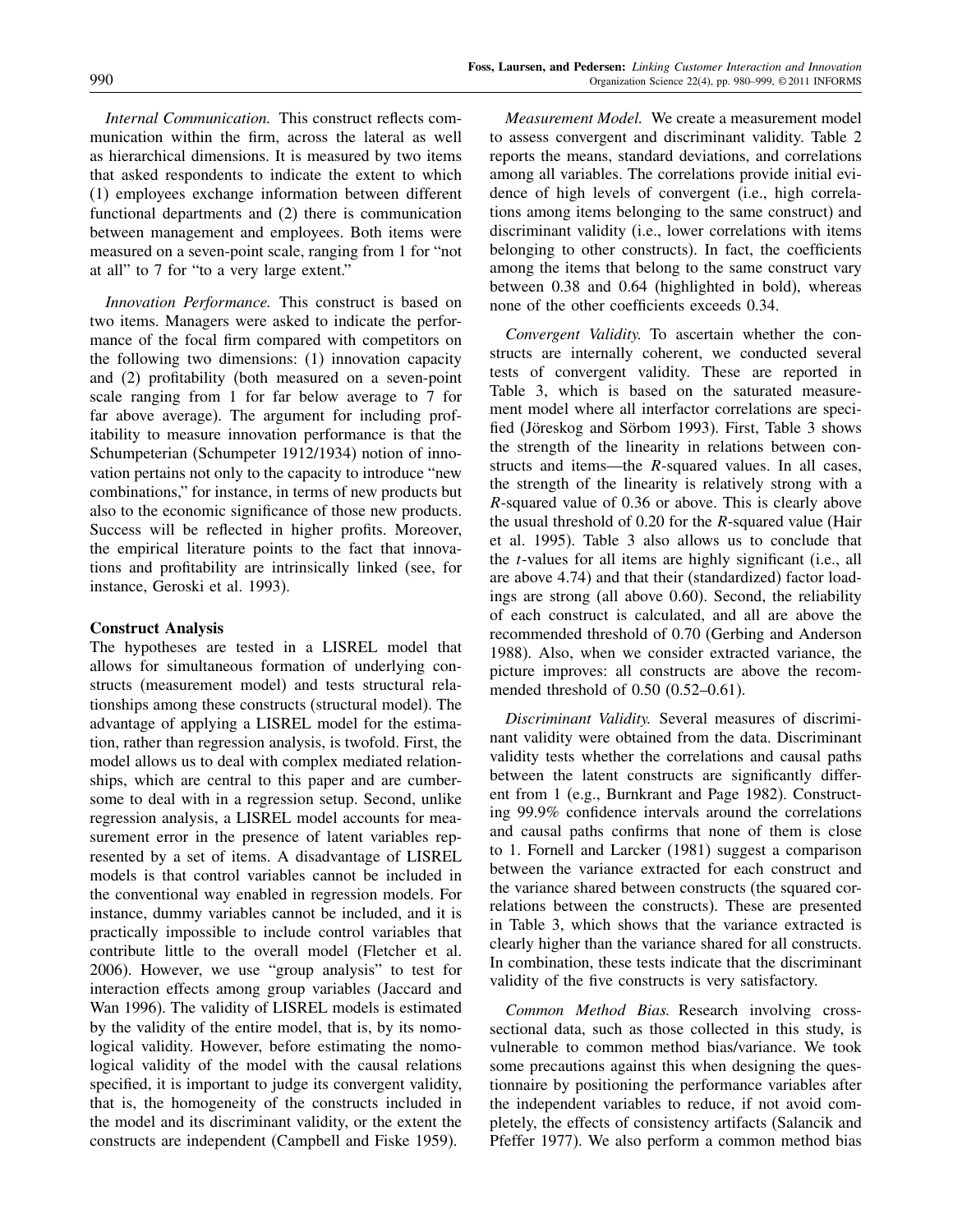|                    |                                                                                                               |                                | 2                              | 3                     | 4                      | 5                              | 6                              | 7                              | 8                                   | 9                                   | 10                | 11                                  |
|--------------------|---------------------------------------------------------------------------------------------------------------|--------------------------------|--------------------------------|-----------------------|------------------------|--------------------------------|--------------------------------|--------------------------------|-------------------------------------|-------------------------------------|-------------------|-------------------------------------|
| (1)                | Customers involved<br>in close collaboration                                                                  | 1.00                           |                                |                       |                        |                                |                                |                                |                                     |                                     |                   |                                     |
| (2)                | Intense communication with<br>customers                                                                       | $0.50***$                      | 1.00                           |                       |                        |                                |                                |                                |                                     |                                     |                   |                                     |
| (3)                | Strategy of close collaboration<br>with customers                                                             | $0.38***$                      | $0.39***$                      | 1.00                  |                        |                                |                                |                                |                                     |                                     |                   |                                     |
| (4)                | Employees engaged in teams<br>with high degree of autonomy                                                    | $0.17*$                        | 0.09                           | 0.04                  | 1.00                   |                                |                                |                                |                                     |                                     |                   |                                     |
| (5)<br>(6)         | Employees influence on own job<br>Salary associated with the<br>ability and willingness to<br>share knowledge | $0.25**$<br>$0.26***$          | $0.24**$<br>$0.32***$          | $0.25***$<br>$0.18**$ | $0.39***$<br>$0.24***$ | 1.00<br>$0.34***$              | 1.00                           |                                |                                     |                                     |                   |                                     |
| (7)                | Salary determined by the<br>willingness to improve skills and<br>upgrade knowledge                            | $0.21**$                       | $0.26***$                      | $0.21***$             | $0.28***$              | $0.28***$                      | $0.64***$                      | 1.00                           |                                     |                                     |                   |                                     |
| (8)                | Exchange of information between<br>employees across departments                                               | 0.07                           | 0.08                           | 0.10                  | $0.15**$               | $0.33***$                      | $0.29***$                      | $0.20**$                       | 1.00                                |                                     |                   |                                     |
| (9)                | Communication among employees<br>and management                                                               | 0.10                           | $0.24***$                      | $0.15*$               | $0.16**$               | $0.32***$                      | $0.26***$                      | $0.22***$                      | $0.42***$                           | 1.00                                |                   |                                     |
| (10)               | Innovation capacity performance<br>relative to competitors                                                    | 0.08                           | $0.14*$                        | 0.08                  | $0.16**$               | $0.28***$                      | $0.26**$                       | $0.24***$                      | $0.17**$                            | $0.27***$                           | 1.00              |                                     |
|                    | (11) Profitability relative to competitors                                                                    | 0.09                           | 0.06                           | $-0.02$               | $0.15*$                | $0.23***$                      | $0.23**$                       | $0.16**$                       | $0.17**$                            | $0.28***$                           | $0.42***$         | 1.00                                |
| Mean<br>Min<br>Max | Std. dev.                                                                                                     | 4.21<br>1.84<br>$\overline{7}$ | 5.32<br>1.40<br>$\overline{7}$ | 6.26<br>0.96<br>7     | 3.07<br>1.41<br>6      | 4.97<br>1.28<br>$\overline{7}$ | 3.71<br>1.61<br>$\overline{7}$ | 4.32<br>1.44<br>$\overline{7}$ | 4.71<br>1.39<br>2<br>$\overline{7}$ | 5.53<br>0.97<br>2<br>$\overline{7}$ | 5.04<br>1.55<br>7 | 5.15<br>1.17<br>2<br>$\overline{7}$ |

Table 2 Means, Standard Deviations, and Correlations for Variables Used in the Study

Note. Coefficients belonging to the same construct are highlighted in bold.

<sup>∗</sup>Significant at 5%, ∗∗significant at 1%, and ∗∗∗significant at 0.1%.

test, specifically, the single-factor procedure based on confirmatory factor analyses (see Podsakoff et al. 2003). We examine the fit of the single-factor model in which all items are loaded onto one factor to address the problem of common method variance. The logic underlying the single-factor procedure is that if method variance is responsible for most of the covariation among the constructs, confirmatory factor analysis should indicate that a single-factor model fits the data. Goodness-of-fit index (GFI) statistics for the single-factor model are presented in Table 4: a GFI of 0.57 and root mean square error of approximation (RMSEA) of 0.23 are not very representative of the data. In fact, the single-factor model is highly insignificant and can clearly be rejected. The improved fit of the alternative and more complex models listed in Table 4, compared with the simpler models, is statistically significant. Although this statistical test does not eliminate the threat of common method variance, it provides evidence that interitem correlations are not driven solely by common method bias. In our ordinary least squares regression robustness checks (see below), we conduct an analysis (not presented here for reasons of space but available from the authors upon request) involving marker variables (Lindell and Whitney 2001, Podsakoff et al. 2003). Although these marker variables in some cases have separate explanatory power, they do not remove the significance of our key variables.

Structural Model. The second step in the analytical process is to form the structural model by specifying causal relations based on the hypotheses. The LISREL analysis is conducted iteratively to fine-tune the model to obtain more coherent representation of the empirical data. The LISREL analysis is aimed at confirming a model based on specified causal relations. The test consists of generating a structural model that includes relationships that accord with the hypotheses (see Figure 1). We test single causal relations with  $t$ -values and factor loadings between the model constructs. GFI values are critical for an evaluation of the entire model. However, given their complexity, there is no consensus regarding the "best" index of overall fit for structural equations. Thus, reporting of multiple indexes is recommended (Bollen 1989).

Goodness of Fit. We assessed the entire model by different goodness-of-fit measures including the chi-square value, the GFI, and the nonnormed fit index, which are measures of the distance between the data and the model, i.e., nomological validity (Jöreskog and Sörbom 1993). The model has a chi-square value of 37.14 for 38 degrees of freedom  $(\chi^2_{(38)} = 37.14, p = 0.51)$ , providing strong evidence that we cannot reject the hypothesis that the estimated model does not differ from the data. In other words, this finding is consistent with the idea that the model provides a good representation of the data; thus, there is no significant statistical difference between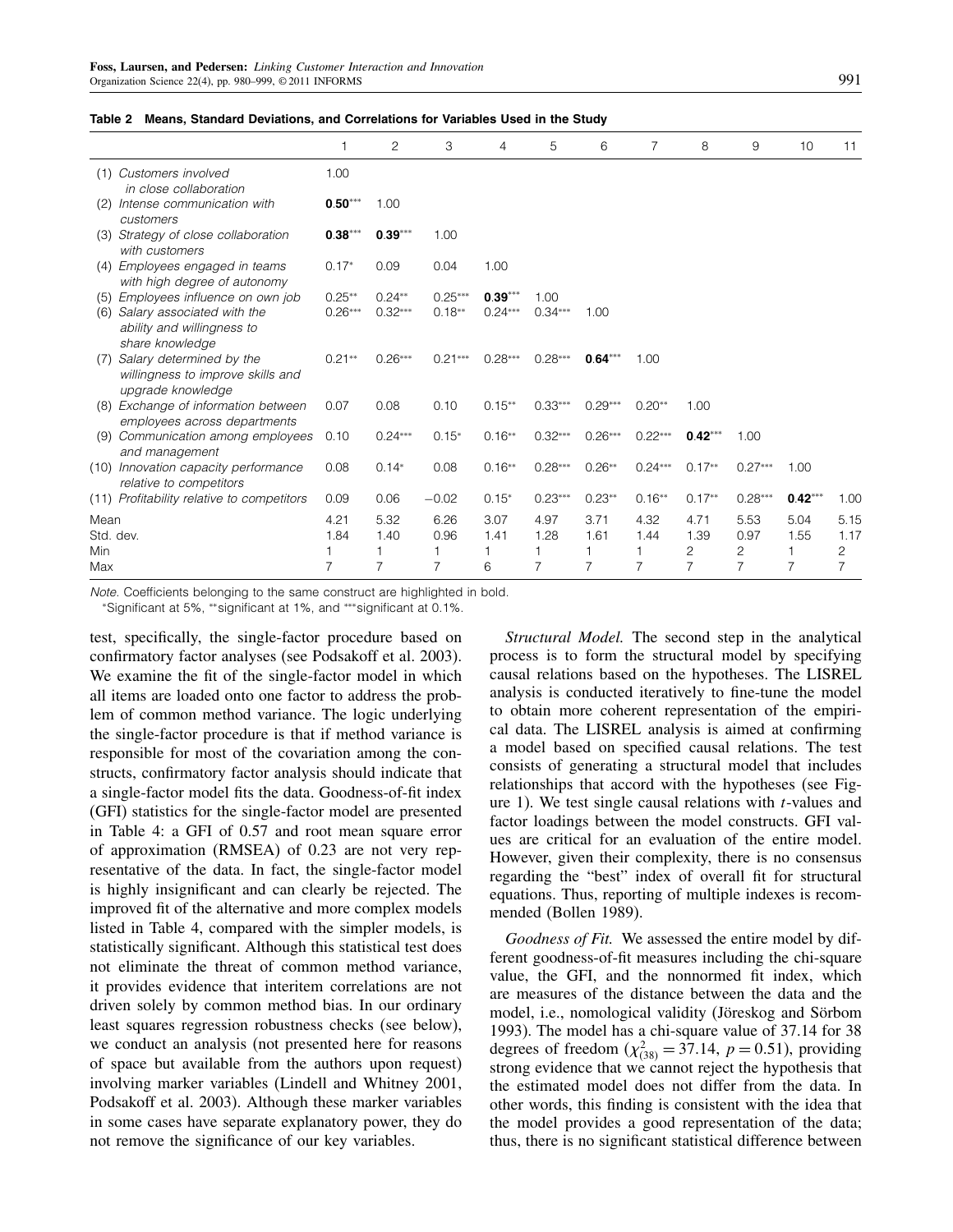| Constructs and items                                                               | Factor loading |       | <i>t</i> -value $R^2$ -value | Construct reliability | Variance extracted<br>by constructs | Variance shared<br>between constructs |
|------------------------------------------------------------------------------------|----------------|-------|------------------------------|-----------------------|-------------------------------------|---------------------------------------|
| Interaction with customers<br>Customers involved in                                | 0.71           | 6.75  | 0.50                         | 0.76                  | 0.52                                | 0.34                                  |
| close collaboration                                                                |                |       |                              |                       |                                     |                                       |
| Intense communication<br>with customers                                            | 0.84           | 9.31  | 0.71                         |                       |                                     |                                       |
| Strategy of close collaboration<br>with customers                                  | 0.60           | 5.64  | 0.36                         |                       |                                     |                                       |
| Delegation                                                                         |                |       |                              | 0.71                  | 0.55                                | 0.34                                  |
| Employees have influence<br>on their own job                                       | 0.77           | 8.16  | 0.59                         |                       |                                     |                                       |
| Employees engaged in teams<br>with high degree of autonomy                         | 0.71           | 5.26  | 0.50                         |                       |                                     |                                       |
| Knowledge incentives                                                               |                |       |                              | 0.76                  | 0.61                                | 0.28                                  |
| Salary associated with<br>the ability and willingness<br>to share knowledge        | 0.81           | 10.37 | 0.66                         |                       |                                     |                                       |
| Salary determined by the<br>willingness to improve<br>skills and upgrade knowledge | 0.75           | 9.76  | 0.57                         |                       |                                     |                                       |
| Internal communication                                                             |                |       |                              | 0.70                  | 0.54                                | 0.28                                  |
| Exchange of information between<br>employees across departments                    | 0.69           | 5.53  | 0.48                         |                       |                                     |                                       |
| Communication among employees<br>and management                                    | 0.78           | 7.33  | 0.61                         |                       |                                     |                                       |
| Innovation performance                                                             |                |       |                              | 0.72                  | 0.56                                | 0.14                                  |
| Innovation capacity of focal<br>firm compared to competitors                       | 0.79           | 4.74  | 0.62                         |                       |                                     |                                       |
| Profitability of focal firm<br>compared to competitors                             | 0.71           | 4.86  | 0.50                         |                       |                                     |                                       |

#### Table 3 Constructs and Items

Notes. Factor loadings are provided for the saturated measurement model where all possible interfactor correlations are specified. All factor loadings are highly significant at  $p < 0.01$  with a *t*-value above 3.30.

our theory-based model and the original data, indicating that we explained the original correlations at a level not statistically different from the value of 1. The GFI, which is based on residuals, shows a value of 0.96, which represents a very good fit (suggested  $GFI > 0.90$ ) between the model and the data (Bollen 1989). Finally, the Bentler–Bonett normed fit index (NFI) represents the proportion of improvement in fit relative to the null model while controlling for model parsimony. The value obtained (NFI, 0.91) represents a good fit between model and data. In sum, all three fit indices indicate good fit of the proposed model to the data.

|  | Table 4 Goodness-of-Fit Statistics for Competing Specifications of the Model |  |  |  |  |  |
|--|------------------------------------------------------------------------------|--|--|--|--|--|
|--|------------------------------------------------------------------------------|--|--|--|--|--|

|                       |             | 2             | 3                          | 4                          | 5                    |
|-----------------------|-------------|---------------|----------------------------|----------------------------|----------------------|
|                       |             |               |                            | Partial mediation          | Full mediation       |
|                       |             |               | Direct links               | $\rightarrow$ D            | $\rightarrow$ D      |
|                       | Measurement | Single-factor | (no mediation)             | $D \rightarrow S.C$        | $D \rightarrow S, C$ |
|                       | model       | model         | $I, D, S, C \rightarrow P$ | $I, D, S, C \rightarrow P$ | $S, C \rightarrow P$ |
| Chi-square (df)       | 33.50       | 408.20        | 160.60                     | 36.60                      | 37.10                |
|                       | (34 df)     | (44 df)       | (40 df)                    | (37 df)                    | (38 df)              |
|                       | $p = 0.49$  | p < 0.001     | p < 0.001                  | $p = 0.49$                 | $p = 0.52$           |
| GFI                   | 0.96        | 0.57          | 0.82                       | 0.96                       | 0.96                 |
| GFI adjusted for df   | 0.93        | 0.36          | 0.71                       | 0.93                       | 0.93                 |
| Parsimonious GFI      | 0.60        | 0.46          | 0.60                       | 0.65                       | 0.68                 |
| <b>RMSEA</b>          | 0.01        | 0.23          | 0.14                       | 0.01                       | 0.00                 |
| Comparative fit index | 0.99        | 0.43          | 0.66                       | 0.98                       | 0.99                 |
| <b>NFI</b>            | 0.92        | 0.36          | 0.61                       | 0.91                       | 0.91                 |
| Parsimonious NFI      | 0.57        | 0.31          | 0.44                       | 0.61                       | 0.64                 |

Note. I, interaction with customers; D, delegation of responsibility; S, salaries linked to knowledge sharing; C, internal communication; P, innovation performance; df, degrees of freedom.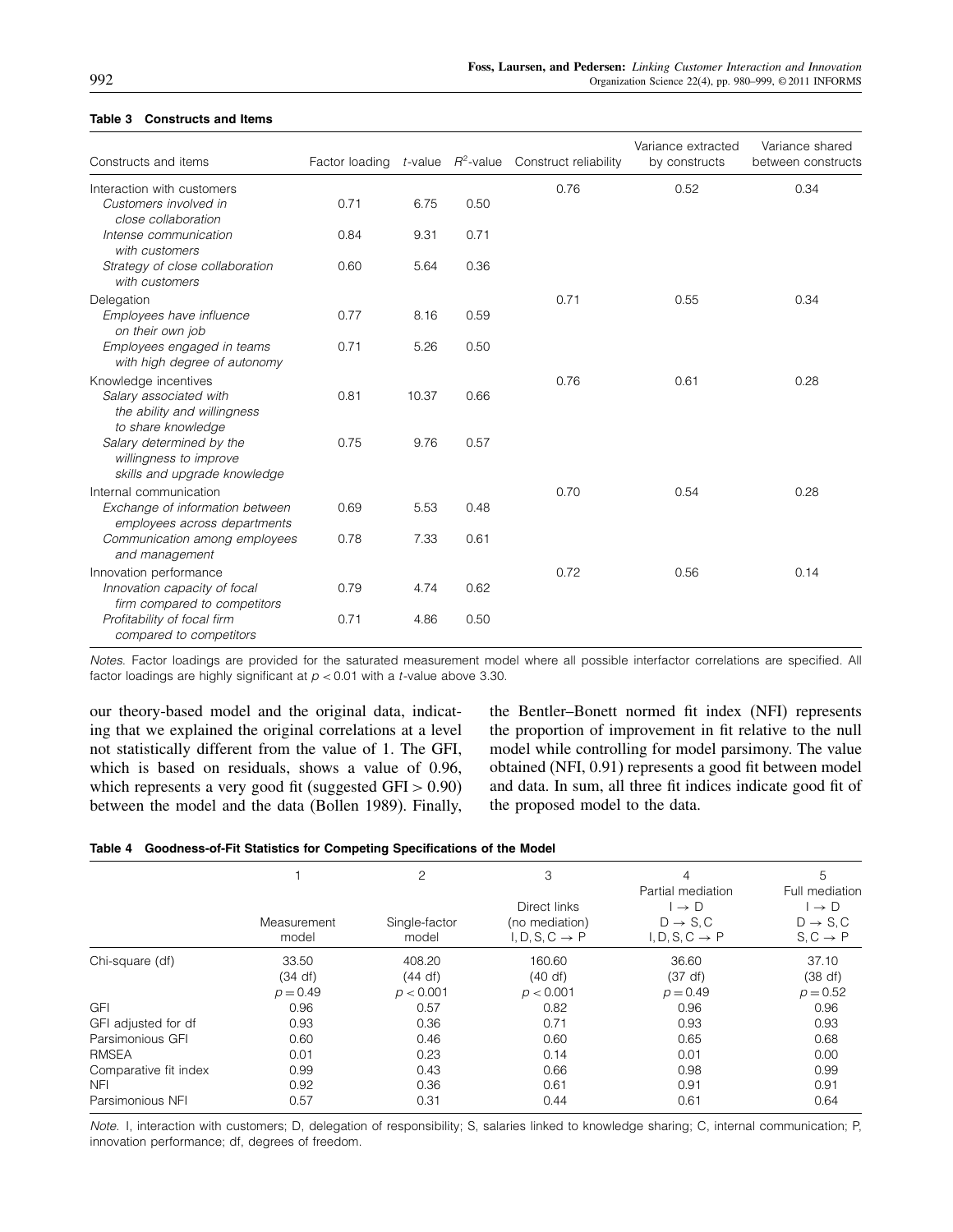Furthermore, if we compare the estimated path model with the (saturated) measurement model, we find that the estimated path model fits the data better than the measurement model (an increase in the chi-square value of  $\Delta \chi^2 = 3.6$ , but with the use of four fewer degrees of freedom). The parsimonious GFI is 0.60 for the measurement model but increases to 0.66 for the estimated model. This is further evidence that the estimated model is superior to the measurement model.

# Results

#### Findings

The figures given for the estimated path and structural models (see Figure 2) are standardized factor loadings of causal relations with  $t$ -values in parentheses (figures in bold relate to the structural model).

With respect to Hypothesis 1 ("The more the focal firm engages in interaction with customers, the better will be its innovation performance"), the relevant parameter estimate is insignificant (t-value of  $-0.84$ ), so the hypothesis is rejected. This implies that interaction with customers is not a sufficient condition for securing innovative performance.

For Hypothesis 2 ("The more the focal firm interacts with its customers, the more it will delegate responsibility"), the results are consistent with the hypothesis, because the parameter estimate for the effect of interaction with customers on delegation is positive and significant (t-value of 4.87). Moreover, we find evidence supporting both Hypothesis 3 ("The more the focal firm delegates responsibility, the more it will use knowledge incentives") and Hypothesis 4 ("The more the focal firm delegates responsibility, the more communication will take place inside it"): delegation significantly and positively impacts on both knowledge incentives and internal communication (with t-values of 6.01 and 5.44, respectively). It should be noted that in terms of the coefficient estimate (0.71), the effect of delegation on knowledge incentives is the strongest relationship in the model. We also find strong support for Hypothesis 5 ("The more the focal firm engages in internal communication, the higher will be its innovation performance"), because the correlation coefficient between these constructs is significant at the  $1\%$  level (*t*-value of 2.58). Similarly, there is support for the hypothesis that the more the focal firm uses knowledge incentives, the higher its innovation performance (Hypothesis 6). In sum, the overall model supports the idea that the link between interaction with customers to innovation performance is indirect: it is mediated through the set of organizational practices we consider here.

In addition, we track the total effect (the sum of direct and indirect effects) of all the constructs on innovation performance. We observe that internal communication and delegation have considerably larger effects on innovation performance (0.49 and 0.38, respectively) than knowledge incentives and interaction with customers (0.18 and 0.13, respectively). This reinforces the point that the effect of interaction with customers on innovation performance is mediated by organizational practices and that firms will only achieve the full potential of their



Notes. t-Values are given in parentheses. Numbers in bold pertain to the structural model. <sup>∗</sup>Significant at 5%m ∗∗significant at 1%, and ∗∗∗significant at 0.1%; two-tailed t-test.

#### Figure 2 Estimated Path Model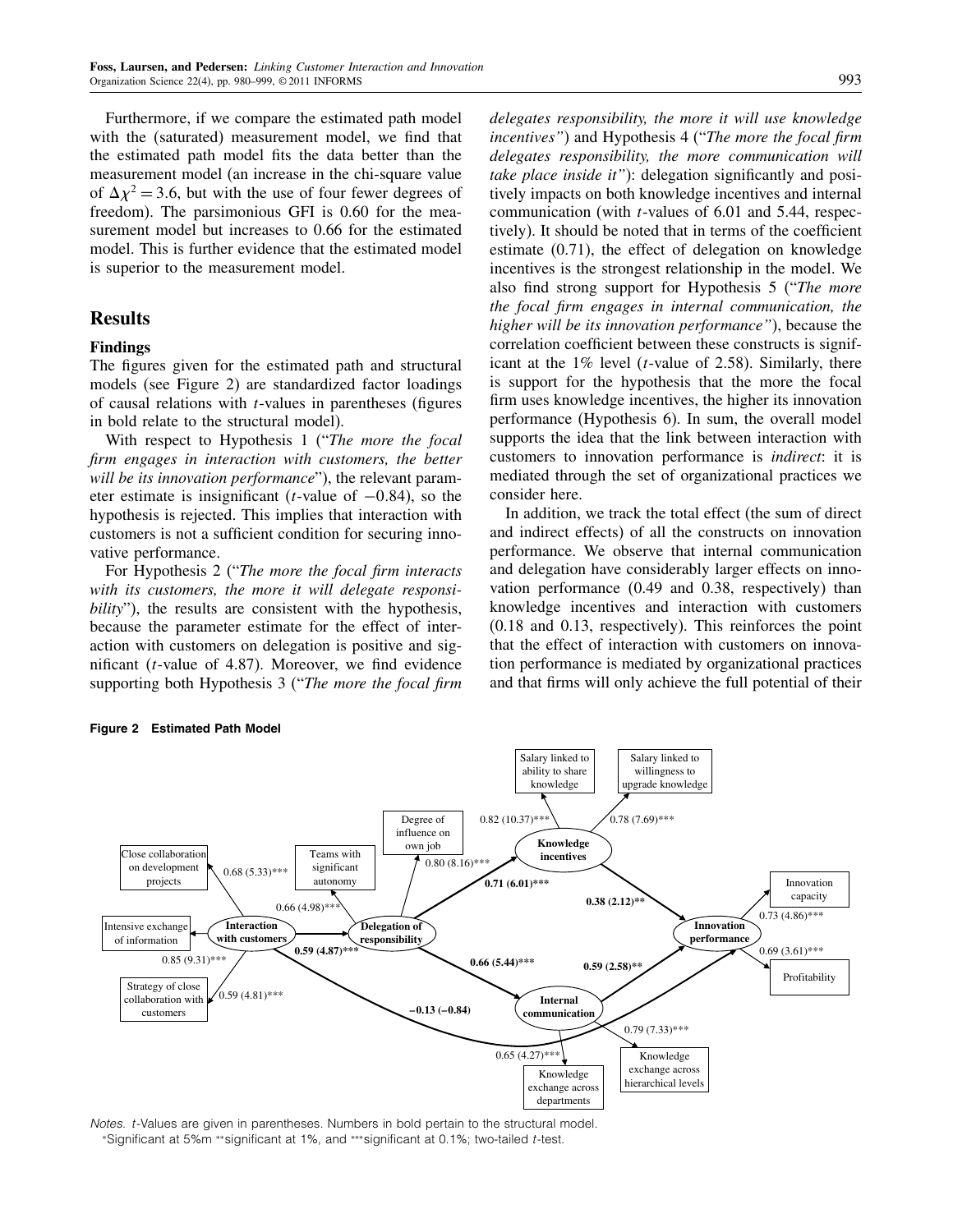interaction with customers if these organizational practices are in place.

#### Robustness Checks

Degree of Mediation. Table 4 presents the GFI for a number of alternative models, allowing for different levels of mediation. Model 3 includes no mediation, only a direct link between interaction with customers and innovation performance. Model 4 includes partial mediation of delegation of responsibility, which has both direct and indirect links to innovation performance. In Model 5, the links between interaction with customers and delegation of responsibility to innovation performance are fully mediated by knowledge incentives and internal communication. With the exception of the insignificant link (in Figure 2) from interaction with customers to innovation performance, Model 5 is identical to our theoretical model. Model 3 with no mediation is clearly a poor representation of the data with  $\chi^{2}_{(40)} = 160.6$  ( $p < 0.001$ ) and an RMSEA of 0.14, which suggests that there is no direct link between interaction with customers and innovation performance. Both Model 4 with partial mediation and Model 5 with full mediation fit the data very well, with  $\chi^2_{(37)} = 36.6$  and  $\chi^2_{(39)} = 37.1$ , respectively. Adding to Model 5 the extra link between delegation of responsibility and innovation performance in Model 4 renders the new link insignificant, whereas the other links retain their signs. However, the effect of knowledge incentives on innovation performance becomes weaker and insignificant, whereas all other previously significant links retain their significance. Yet the measures of parsimonious GFI and parsimonious NFI are slightly better for Model 5 (0.68 and 0.64, respectively) than for Model 4 (0.65 and 0.61, respectively), suggesting that the additional link in Model 4 compared with Model 5 does not improve the model fit. Adding another arrow in Model 5 from knowledge incentives to internal communication does not affect the other results of the model in any important way (and the added effect becomes insignificant). In sum, inclusion of the additional links reveals that our empirical model has a high degree of robustness to alternative specifications.

The overall conclusion based on the test of alternative models is that the relation between interaction with customers and innovation performance is clearly not direct but is fully mediated by the organizational variables included in the model, so firms need to apply organizational variables to benefit from interaction with customers.

Alternative Explanations. To test whether our results could be driven by alternative explanations, we carry out a number robustness checks. These alternative explanations include the fact that some firms in our sample are more knowledge intensive than others, that they are of unequal size, and that they come from different industries. Also, it could be that a firm pursuing a more diversified product strategy needs both more customer interaction and a higher level of delegation. First, we conducted a group analysis for the two groups of firms:<sup>5</sup> (i) firms with a high proportion of staff employed in R&D and (ii) firms with a low proportion of employees in R&D. Overall, the model holds for both groups separately (although some significance is inevitably lost in each case). This suggests that the results are not driven by differences in knowledge intensity. Similarly, we conducted a group analysis for the group of the largest and the group of the smallest firms in our sample. Again, we found that the model, by and large, is confirmed for each of the two groups. As an additional robustness check, we experimented by introducing industry-level R&D (for 29 industries, the highest number for which we had official R&D statistics). Once more, in the group analysis we found that the results of the model do not differ significantly between firms operating in high- and low-intensive R&D industries. In addition to the group analysis, we carried out four single-equation regressions, all including a set of control variables to test the six relations that we hypothesized in this paper. $6$  Our controls include variables reflecting whether the level of education in the firm was perceived to be higher than in competing firms, the proportion of employees working in R&D, whether the firm has foreign ownership, two measures of the degree of product diversification within the firm, industry-level R&D intensity (29 industries), and 19 industry dummies. The results correspond to the findings from the LISREL analysis: the relation hypothesized in H1 is insignificant, but all other hypothesized relations are at least significant at the two-sided 5% level. Another possible concern is whether there is reverse causality between internal communication and innovation. It would be particularly worrying if a firm relying on excellence in operations (or something similar) for differentiation rather than on innovation were in less need of internal communication than a firm trying to differentiate itself via innovation. To address this concern, we ran an extra set of regressions with internal communication determined by the proportion of employees working in R&D and the variable reflecting level of education in the firm as predictors (to net out firm's innovation aspiration in its internal communication). In the innovation performance equation, we inserted predicted values of internal communication in lieu of the original values. Internal communication remains significant at the 1% level.

## Concluding Discussion

Since Burns and Stalker's (1961) contribution, identification of intraorganizational antecedents to innovation such as organizational structure, human resource management, and other organizational practices—has been a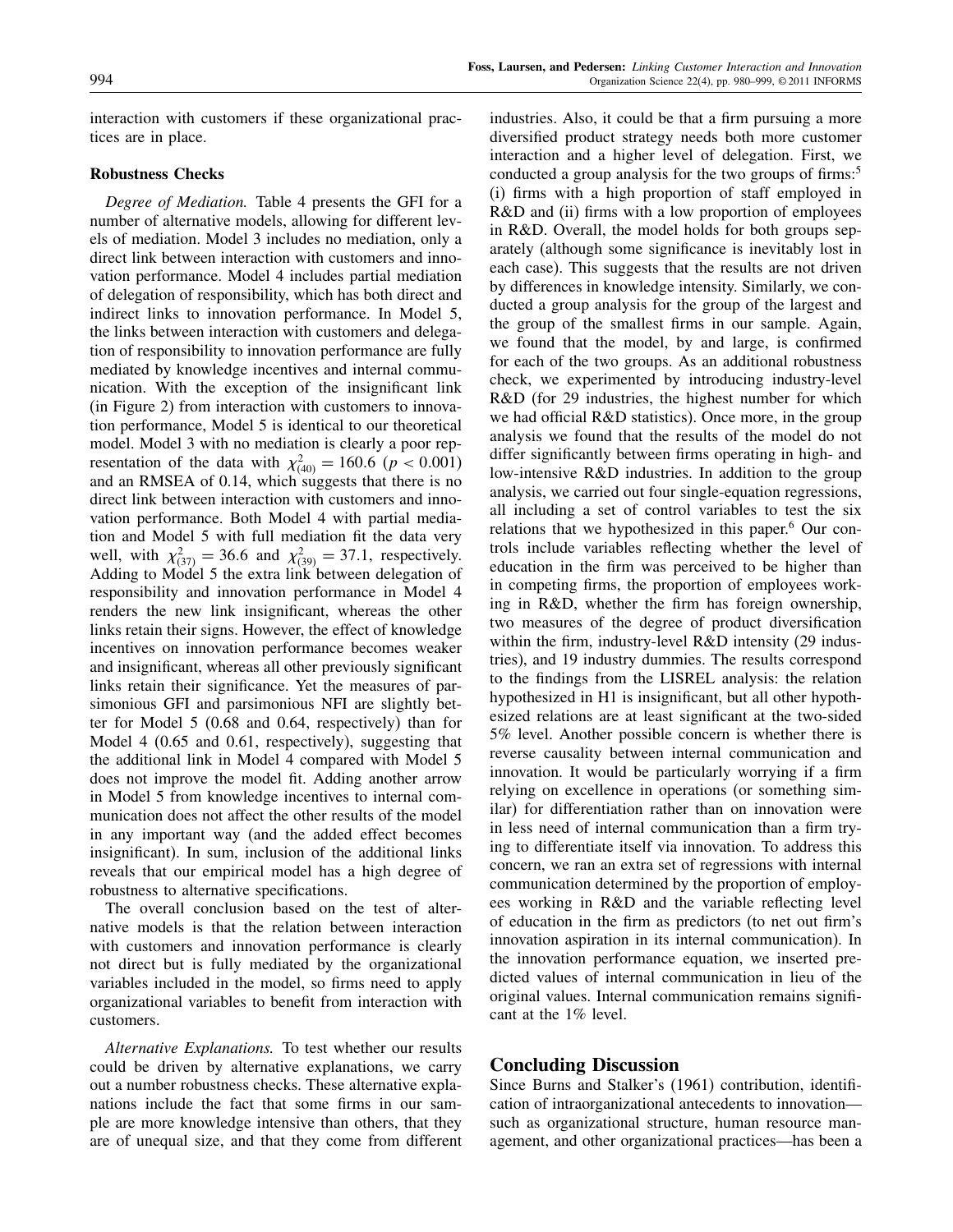central theme in research in organization studies, technology management, and strategic management (e.g., Damanpour 1991, Dougherty 2001, Dougherty and Hardy 1996, Laursen and Foss 2003, Mendelson and Pillai 1999). Most of this research focuses on how the firm can best leverage the knowledge that it already controls in-house for the purposes of innovation. However, it does not address how the firm's organizational practices can positively influence the sourcing of knowledge from external parties, such as users and customers, and its subsequent exploitation for innovation.<sup>7</sup>

The contribution of the present study is to develop a model that highlights the role of certain organizational practices as mediators between firms' interactions with customers and their innovation performance. Specifically, the model highlights the importance of new organizational practices for successful customer innovation from the point of view of established innovating firms. In general, we find empirical support for our model: the effect of interaction with customers on innovation performance is mediated by new organizational practices, and firms can only gain the full potential of their interaction with customers if these organizational practices are in place.

#### Contribution to Theory

A prevalent theme in the strategic management and innovation literatures is that firms increasingly need to rely on external knowledge sources to gain and sustain competitive advantage (e.g., Chesbrough 2003, Dyer and Singh 1998, Teece 2000). The purpose of the present work is to enrich our understanding of the role of new organizational practices in the context of absorbing and leveraging customer knowledge that could improve innovation performance. The literature on new organizational practices shows that these practices matter for organizational performance, such as productivity and profitability (e.g., Ichniowski et al. 1997, Mendelson and Pillai 1999). Our reasoning and results strongly support the notion that such organizational practices also influence how external knowledge that initially resided with customers is exploited and built on to produce innovations. The drivers of this process include organizational practices that impact on individual incentives to absorb knowledge from outside the firm and share this knowledge inside the firm, and to improve the capabilities of individuals to absorb and share outside knowledge.

From a somewhat different perspective, the present work can be seen as contributing to the literature on user innovation, which looks at how established firms leverage users' knowledge in the innovation process (Urban and von Hippel 1988, von Hippel 1986). This paper also adds to the open innovation literature to the extent that this literature considers customers to be one of several external sources of innovation (Chesbrough 2003, Fey and Birkinshaw 2005, Laursen and Salter 2006). These bodies of work tend to use relations between users/customers (and other external sources of innovation) and firms as their unit of analysis, leaving aside the issue of how organizational factors may leverage user knowledge for innovation. By revealing firms in terms of their innovation context and involvement with customers, we add some of organizational components to the user innovation literature.

### Limitations and Future Work

This paper has a number of limitations. Despite the fact that the top management's view is very likely to be well informed, we cannot rule out differences in perception within the organization regarding variables such as delegation and communication. For this reason, a research design that involves multiple respondents could have advantages over the design used in this paper. The focus of this paper is on customer knowledge and how it is leveraged by organizational practices in innovative activity. However, customers are not the only source of external knowledge that influences a producer firm's ability to innovate. Chesbrough (2003) maintains that innovative firms increasingly change their sourcing of new knowledge, adopting an "open innovation" model that implies the use of a wide range of external actors and sources to help them achieve and sustain innovation. The notion of "distributed innovation" (von Hippel 1988) suggests that external knowledge can be obtained from several external sources. Moreover, Baum et al. (2000) show that within biotechnology, innovators rarely innovate alone, whereas Laursen and Salter (2006) demonstrate that a firm's ability to product innovate is strongly influenced by the openness of the firm's external search strategy in terms of the number of external sources of knowledge applied by the firm. Future research should be expanded to deal with the appropriate organizational responses to a much wider range of external knowledge inputs. In this paper, the empirical focus was on the Danish context. Although we believe that our theory will hold in other empirical contexts, future research could examine the generalizability of this work by using data from other geographical contexts.

Future work could also go beyond an emphasis on formal organization. The literature on organization as an antecedent to knowledge sharing and acquisition mainly investigates either formal organization (the present paper, Jansen et al. 2005) or informal organization (see, e.g., Hansen 2002, Tsai 2001). However, there are reasons to expect that informal and formal organization may interact in terms of their impact on knowledge sharing and acquisition. For example, it is plausible to hypothesize that (formal) incentives for knowledge sharing will complement (informal) network ties with respect to the impact on knowledge sharing. Future research should consider such interaction effects in greater detail.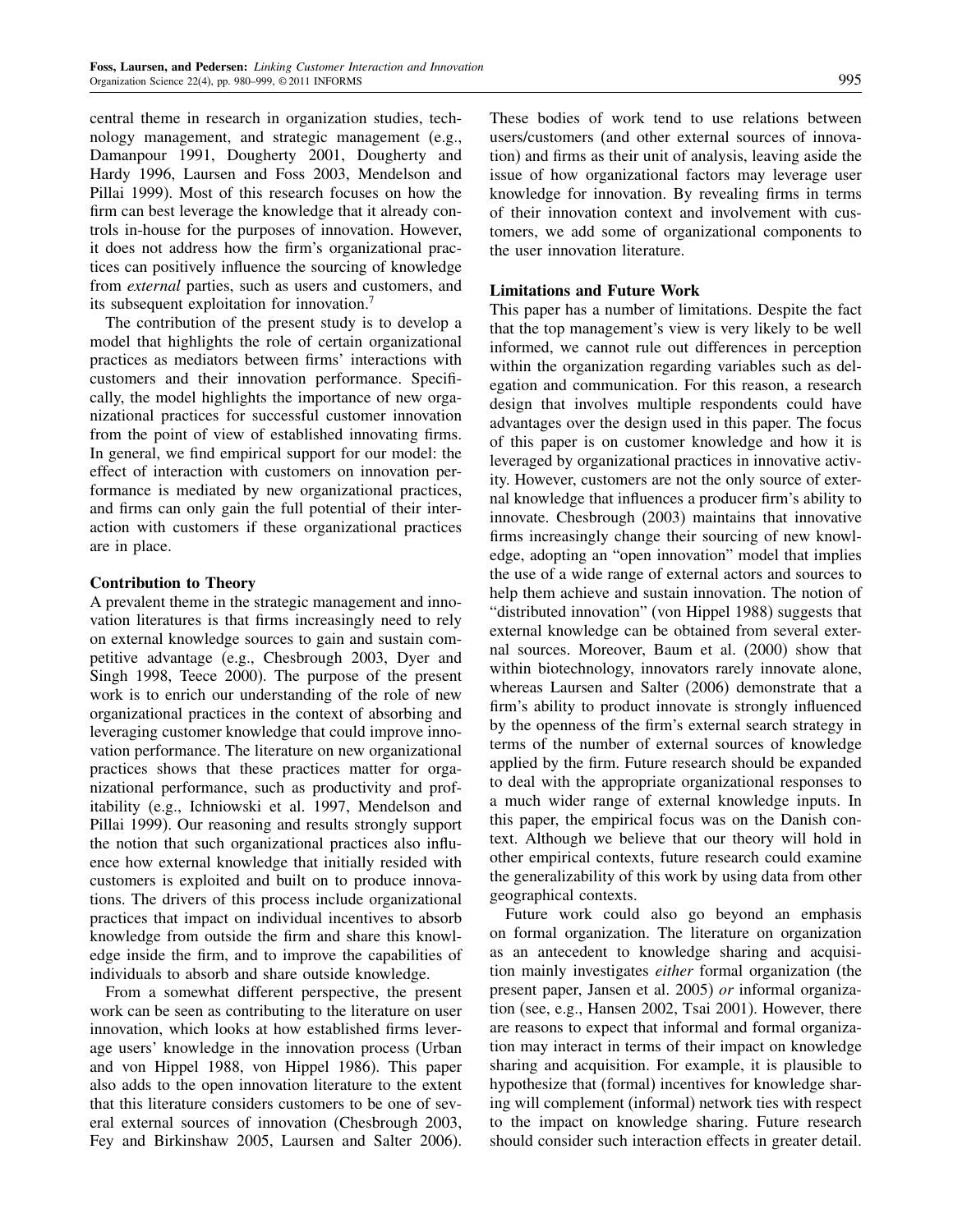Future research could also examine individual behaviors more explicitly. Individual action and interaction are the microfoundation for understanding exactly how organizational practices leverage customer knowledge to produce innovation. Thus, organizational practices impact on the incentives and channels of communication available to individuals. Moreover, individuals differ in several respects. For instance, the research presented in this paper can be seen as concerning organizational antecedents to boundary-spanning knowledge search (Rosenkopf and Nerkar 2001). Boundary-spanning individuals need incentives and decision rights to engage in such activities, as well as the possibility to communicate easily with the home organization. The research methodology in this paper is, however, too "reduced form" to capture explicitly these individual-level mediating and moderating effects between customer knowledge and innovation. Understanding this issue is crucial because the choice and design of organizational practices to exploit and build on knowledge for innovation depend on how these practices impact on individual motivation and knowledge, and therefore on individual knowledge seeking and sharing behaviors (Abell et al. 2008).

#### Acknowledgments

The authors gratefully acknowledge comments from Gautam Ahuja, Erkko Autio, Erin Anderson, William Baumol, Fabrice Galia, Oliver Gottschalg, Peter G. Klein, Lars Bo Jeppesen, Eric von Hippel, Bruce Kogut, Ram Mudambi, Ammon Salter, Maurizio Zollo, two reviewers of this journal, and audiences at Copenhagen Business School, HEC, INSEAD, the Nordic IB Workshop, the 2006 Strategic Management Society Conference, and the 2007 Academy of Management Conference on earlier versions of this paper. The usual caveats apply.

#### Endnotes

<sup>1</sup>The open innovation literature considers customers and users as a (single and important) external source of innovation in addition to such sources as suppliers, competitors, universities, technology consultants, etc.

 $2$ von Hippel (1988, 1994) argues that when users initiate innovations, it is because they have the incentives and knowledge to do so, which established firms often do not have. This might seem to contradict the idea that established organizations collaborate with users to develop new products. However, von Hippel (2005) points out that very often, established firms commercialize end products where a user innovation was of crucial importance in the earliest stages of development. This may be because established firms are more likely to have the necessary complementary assets (Teece 1986).

<sup>3</sup>Henderson and Clark's (1990) study of the semiconductor photolithographic alignment equipment industry demonstrates how firms may have difficulties understanding the architectural dimensions of innovations.

<sup>4</sup>Theoretical arguments (Osterloh and Frey 2000) as well as empirical evidence (Bock et al. 2005) suggest that paying employees for knowledge sharing may lead to a motivation crowding-out effect (Deci 1975, Gagné and Deci 2005): to the extent that such rewards are perceived as being controlling, this may crowd out the intrinsic motivation that some argue is crucial for the efficient functioning of communication and knowledge sharing inside firms (Osterloh and Frey 2000). Although the jury is still out on this issue, psychologybased arguments suggest that rewarding sharing knowledge is an organizational instrument that should be used cautiously.

<sup>5</sup>Group analysis bears some resemblance to including control variables in the regression analysis because it tests for interaction effects of a group variable on the model parameters. <sup>6</sup>Results are available from the authors upon request.

<sup>7</sup>In contrast, there is a substantial literature on how firms should adapt their organizations in response to the adoption of already existing innovations (see, for instance, Bresnahan et al. 2002, Leonard-Barton and Sinha 1993).

#### References

- Abell, P., T. Felin, N. Foss. 2008. Building micro-foundations for the routines, capabilities, and performance links. Managerial Decision Econom. 29(6) 489-502.
- Allen, T. J. 1977. Managing the Flow of Technology. MIT Press, Cambridge, MA.
- Allen, T. J., S. I. Cohen. 1969. Information flow in research and development laboratories. Admin. Sci. Quart. 14(1) 12–19.
- Aoki, M. 1986. Horizontal vs. vertical information structures of the firm. Amer. Econom. Rev. 76(5) 971–983.
- Baldwin, C. Y., K. B. Clark. 2000. Design Rules: The Power of Modularity, Vol. 1. MIT Press, Cambridge, MA.
- Banbury, C. M., W. Mitchell. 1995. The effect of introducing important incremental innovation on market share and business survival. Strategic Management J. 16(S1) 161–182.
- Baum, J. A. C., T. Calabrese, B. S. Silverman. 2000. Don't go it alone: Alliance network composition and startups' performance in Canadian biotechnology. Strategic Management J. 21(3) 267–294.
- Blundell, R., R. Griffiths, J. V. Reenen. 1999. Market share, market value and innovation in a panel of British manufacturing firms. Rev. Econom. Stud. 66(3) 529–554.
- Bock, G.-W., R. W. Zmud, Y.-G. Kim, J.-N. Lee. 2005. Behavioral intention formation in knowledge sharing: Examining the roles of extrinsic motivators, social-psychological forces, and organizational climate. MIS Quart. 29(1) 87-11.
- Bollen, K. A. 1989. Structural Equations with Latent Variables. John Wiley & Sons, New York.
- Bresnahan, T. F., E. Brynjolfsson, L. M. Hitt. 2002. Information technology, workplace organization, and the demand for skilled labor: Firm-level evidence. Quart. J. Econom. 117(1) 339–376.
- Brynjolfsson, E. 1994. Information assets, technology and organization. Management Sci. 40(12) 1645–1662.
- Burnkrant, R. E., T. J. Page Jr. 1982. An examination of the convergent, discriminant, and predictive validity of Fishbein's behavioral intention model. J. Marketing Res. 19(4) 550–561.
- Burns, T., G. M. Stalker. 1961. The Management of Innovation. Tavistock, London.
- Burton, R. M., B. Obel. 1998. Strategic Organizational Diagnosis and Design. Kluwer, Dordrecht, The Netherlands.
- Campbell, D. T., D. W. Fiske. 1959. Convergent and discriminant validation by the multitrait-multimethod matrix. Psych. Bull.  $56(2)$ 81–105.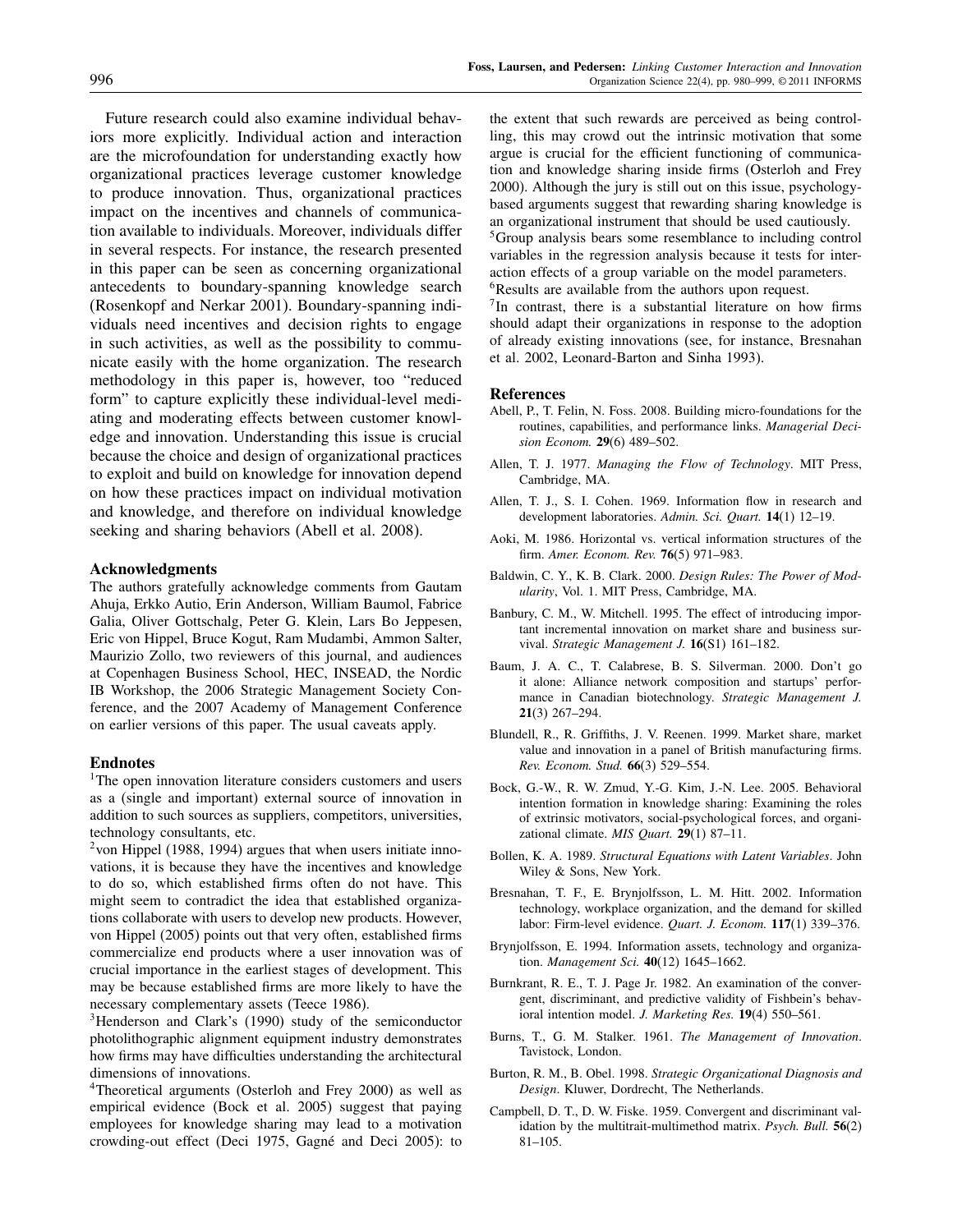- Capelli, P., D. Neumark. 2001. Do "high-performance" work practices improve establishment-level outcomes? Indust. Labor Relations Rev. 54(4) 737–775.
- Cefis, E., O. Marsili. 2005. A matter of life and death: Innovation and firm survival. Indust. Corporate Change 14(6) 1167-1192.
- Chesbrough, H. 2003. Open Innovation. Harvard University Press, Cambridge, MA.
- Child, J., R. G. McGrath. 2001. Organizations unfettered: Organizational form in an information-intensive economy. Acad. Management J. 44(6) 1135–1148.
- Cohen, W. M., D. A. Levinthal. 1990. Absorptive capacity: A new perspective on learning and innovation. Admin. Sci. Quart. 35(1) 128–152.
- Colombo, M. G., M. Delmastro. 2002. The determinants of organizational change and structural inertia: Technological and organizational factors. J. Econom. Management Strategy 11(4) 595-635.
- Czarnitzki, D., K. Kraft. 2004. Innovation indicators and corporate credit ratings: Evidence from German firms. Econom. Lett. 82(3) 377–384.
- Damanpour, F. 1991. Organizational innovation: A meta-analysis of effects of determinants and moderators. Acad. Management J. 34(3) 555–590.
- Datta, D. K., J. P. Guthrie, P. M. Wright. 2005. Human resource management and labor productivity: Does industry matter? Acad. Management J. 48(1) 135–145.
- Deci, E. 1975. Intrinsic Motivation. Plenum Press, New York.
- Desouza, K. C., Y. Awazu, S. Jha, C. Dombrowski, S. Papagari, P. Baloh, J. Y. Kim. 2008. Customer-driven innovation: To be a marketplace leader, let your customers drive. Res.-Tech. Management 51(3) 35–44.
- Dierickx, I., K. Cool. 1989. Asset stock accumulation and sustainability of competitive advantage. Management Sci. 35(12) 1504–1511.
- Dougherty, D. 2001. Reimagining the differentiation and integration of work for sustained product innovation. Organ. Sci. 12(5) 612–631.
- Dougherty, D., C. Hardy. 1996. Sustained product innovation in large, mature organizations: Overcoming innovation-to-organization problems. Acad. Management J. 39(5) 1120–1153.
- Dyer, J. H., K. Nobeoka. 2000. Creating and managing a highperformance knowledge-sharing network: The Toyota case. Strategic Management J. 21(3) 345–367.
- Dyer, J. H., H. Singh. 1998. The relational view: Cooperative strategy and sources of inter-organizational competitive advantage. Acad. Management Rev. 23(4) 660–679.
- Ennen, E., A. Richter. 2010. The whole is more than the sum of its parts: Or is it? A review of the empirical literature on complementarities in organization. *J. Management* **36**(1) 207–233.
- Fey, C. F., J. Birkinshaw. 2005. External sources of knowledge, governance mode, and R&D performance. *J. Management* 31(4) 597–621.
- Fletcher, T. D., L. M. Germano, K. A. Selgrade. 2006. On the use of partial covariances in structural equation modeling. Paper, Twenty-first Annual Conference of the Society for Industrial and Organizational Psychology, Dallas. http://www.umsl.edu/ ∼fletchert/papers/partialcov.pdf.
- Fornell, C., D. F. Larcker. 1981. Evaluating structural equation models with unobservable variables and measurement error. J. Marketing Res. 18(1) 39–50.
- Foss, N. J. 2003. Selective intervention and internal hybrids: Interpreting and learning from the rise and decline of the Oticon spaghetti organization. Organ. Sci. 14(3) 331-349.
- Freeman, C. 1968. Chemical process plant: Innovation and the world market. National Inst. Econom. Rev. 45(August) 29–51.
- Gagné, M., E. L. Deci. 2005. Self-determination theory and work motivation. J. Organ. Behav. 26(4) 331–362.
- Galbraith, J. R. 1974. Organization design: An information processing view. Interfaces 4(3) 28–36.
- Gardiner, J. P., R. Rothwell. 1985. Tough customers: Good designs. Design Stud. 6(1) 7–17.
- Gassmann, O. 2006. Opening up the innovation process: Towards an agenda. R&D Management 36(3) 223–228.
- Gerbing, D. W., J. C. Anderson. 1988. An updated paradigm for scale development incorporating unidimensionality and its assessment. J. Marketing Res. 25(2) 186–192.
- Geroski, P., S. Machin, J. van Reenen. 1993. The profitability of innovating firms. RAND J. Econom. 24(2) 198–211.
- Grinstein, A. 2008. The effect of market orientation and its components on innovation consequences: A meta-analysis. J. Acad. Marketing Sci. 36(2) 166–173.
- Guthrie, J. P. 2001. High-involvement work practices, turnover, and productivity: Evidence from New Zealand. Acad. Management J. 44(1) 180-190.
- Haefliger, S., G. von Krogh, S. Spaeth. 2008. Code reuse in open source software. Management Sci. 54(1) 180-193.
- Hair, J. F., R. E. Anderson, R. L. Tatham, W. C. Black. 1995. Multivariate Data Analysis with Readings, 4th ed. Prentice-Hall, Englewood Cliffs, NJ.
- Hall, B. H. 2000. Innovation and market value. R. Barro, G. Mason, M. O'Mahony, eds. Productivity, Innovation and Economic Performance. Cambridge University Press, Cambridge, UK, 177–198.
- Hamilton, B. H., J. A. Nickerson, H. Owan. 2003. Team incentives and worker heterogeneity: An empirical analysis of the impact of teams on productivity and participation. J. Political Econom. 111(3) 465–497.
- Han, J. K., N. Kim, R. K. Srivastava. 1998. Market orientation and organizational performance: Is innovation a missing link? J. Marketing 62(4) 30–45.
- Hansen, M. T. 1999. The search-transfer problem: The role of weak ties in sharing knowledge across organizational subunits. Admin. Sci. Quart. 44(1) 82–111.
- Hansen, M. T. 2002. Knowledge networks: Explaining effective knowledge sharing in multiunit companies. Organ. Sci. 13(3) 232–248.
- Henderson, R., K. B. Clark. 1990. Architectural innovation: The reconfiguration of existing product technologies and the failure of established firms. Admin. Sci. Quart. 35(1) 9–30.
- Henderson, R., I. Cockburn. 1994. Measuring competence? Exploring firm effects in pharmaceutical research. Strategic Management J. 15(S1) 63–84.
- Henkel, J., E. von Hippel. 2005. Welfare implications of user innovation. J. Tech. Transfer 30(1–2) 73–87.
- Holmström, B., J. Roberts. 1998. The boundaries of the firm revisited. J. Econom. Perspect. 12(4) 73–94.
- Hurley, R. F., G. T. M. Hult. 1998. Innovation, market orientation, and organizational learning: An integration and empirical examination. J. Marketing 62(3) 42–54.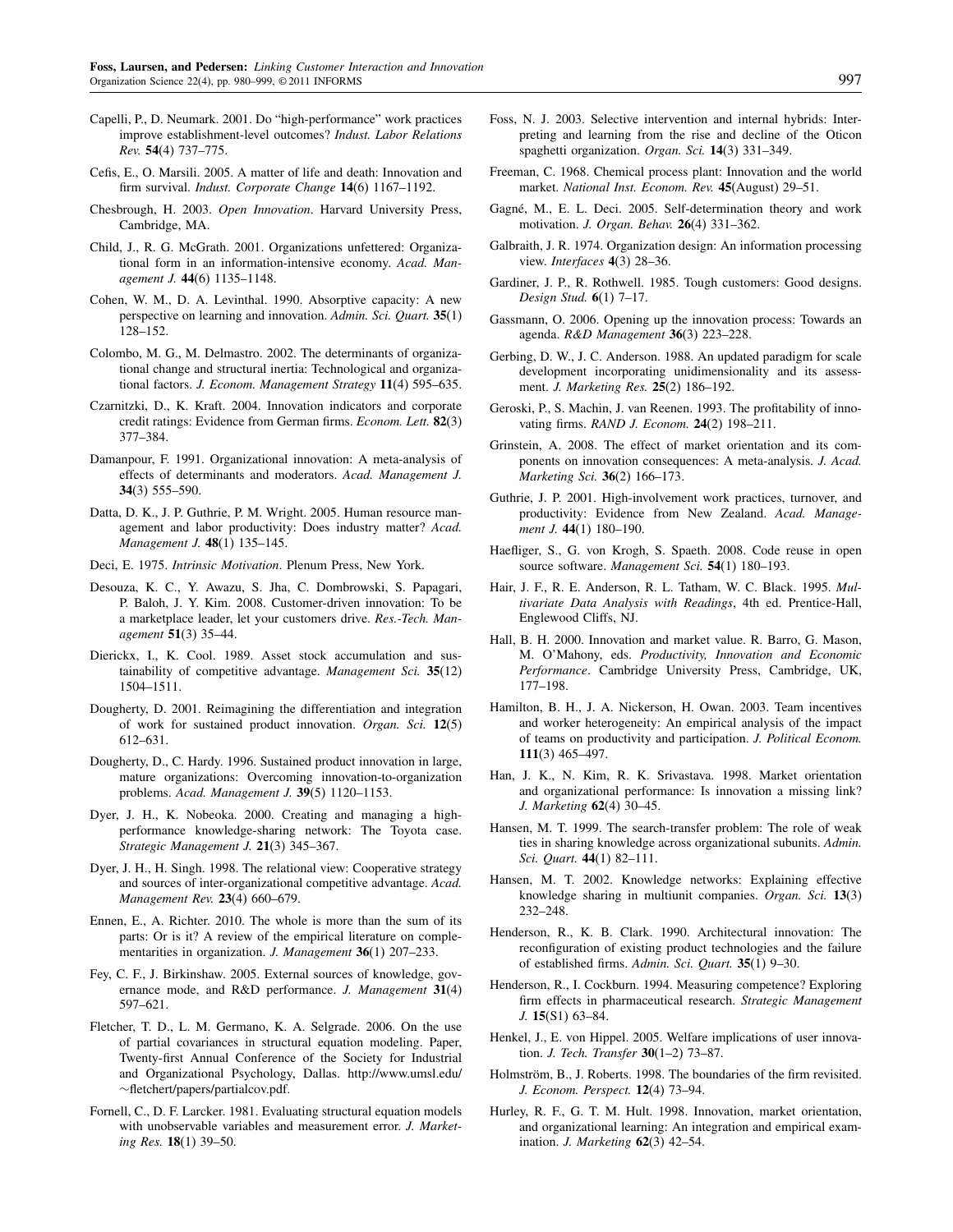- Huselid, M. A. 1995. The impact of human resource management practices on turnover, productivity, and corporate financial performance. Acad. Management J. 38(3) 635–672.
- Ichniowski, C., K. Shaw. 1999. The effects of human resource management systems on economic performance: An international comparison of U.S. and Japanese plants. Management Sci. 45(5) 704–721.
- Ichniowski, C., K. Shaw, G. Prennushi. 1997. The effects of human resource management practices on productivity: A study of steel finishing lines. Amer. Econom. Rev. 87(3) 291-313.
- Jaccard, J. J., C. K. Wan. 1996. LISREL Approaches to Interaction Effects in Multiple Regression. Sage, Thousand Oaks, CA.
- Jansen, J. J. P., F. A. J. van den Bosch, H. W. Volberda. 2005. Managing potential and realized absorptive capacity: How do organizational antecedents matter? Acad. Management J. 48(6) 999–1015.
- Jensen, M. C., W. H. Meckling. 1992. Specific and general knowledge and organizational structure. L. Werin, H. Wijkander, eds. Contract Economics. Blackwell, Oxford, UK, 251–274.
- Jöreskog, K.-G., D. Sörbom. 1993. LISREL 8: Structural Equation Modelling with the SIMPLIS Command Language. Scientific Software International, Chicago.
- Kogut, B., U. Zander. 1992. Knowledge of the firm, combinative capabilities, and the replication of technology. Organ. Sci. 3(3) 383–397.
- Laudon, K. C., J. P. Laudon. 2002. Management Information Systems: Managing the Digital Firm, 7th ed. Prentice Hall, Englewood Cliffs, NJ.
- Laursen, K., N. Foss. 2003. New human resource management practices, complementarities, and the impact on innovation performance. Cambridge J. Econom. 27(2) 243–263.
- Laursen, K., A. J. Salter. 2006. Open for innovation: The role of openness in explaining innovative performance among UK manufacturing firms. Strategic Management J. 27(2) 131–150.
- Lawler, E. E. I., S. A. Mohrman, G. E. Ledford Jr. 1998. Strategies for High Performance Organizations: Employee Involvement, TQM, and Reengineering Programs in Fortune 1000 Corporations. Jossey-Bass, San Francisco.
- Leonard-Barton, D., D. K. Sinha. 1993. Developer-user interaction and user satisfaction in internal technology transfer. Acad. Management J. 36(5) 1125–1139.
- Lichtenthaler, U. 2008. Open innovation in practice: An analysis of strategic approaches to technology transactions. IEEE Trans. Engrg. Management 55(1) 148–157.
- Lilien, G. L., P. D. Morrison, K. Searls, M. Sonnack, E. von Hippel. 2002. Performance assessment of the lead user idea-generation process for new product development. Management Sci. 48(8) 1042–1059.
- Lindell, M. K., D. J. Whitney. 2001. Accounting for common method variance in cross-sectional research designs. J. Appl. Psych. 86(1) 114–121.
- Linder, S. B. 1961. An Essay on Trade and Transformation. Almquist and Wiksell, Stockholm.
- Love, J. H., S. Roper. 2009. Organizing innovation: Complementarities between cross-functional teams. Technovation 29(3) 192–203.
- Lukas, B. A., O. C. Ferrell. 2000. The effect of market orientation on product innovation. J. Acad. Marketing Sci. 28(2) 239–247.
- Lynex, A., P. J. Layzell. 1998. Organisational considerations for software reuse. Ann. Software Engrg. 5 105-124.
- Matusik, S. 2002. Managing public and private firm knowledge within the context of flexible firm boundaries. C. W. Choo, N. Bontis, eds. Strategic Management of Intellectual Capital and Organizational Knowledge. Oxford University Press, Oxford, UK, 605–620.
- McEvily, S. K., B. Chakravarthy. 2002. The persistence of knowledgebased advantage: An empirical test for product performance and technological knowledge. Strategic Management J. 23(4) 285–305.
- Mendelson, H. 2000. Organizational architecture and success in the information technology industry. Management Sci. 46(4) 513–529.
- Mendelson, H., R. R. Pillai. 1999. Information age organizations, dynamics, and performance. J. Econom. Behav. Organ. 38(3) 253–281.
- Narver, J. C., S. F. Slater. 1990. The effect of a market orientation on business profitability. J. Marketing 54(4) 20–35.
- Narver, J. C., S. F. Slater, D. L. MacLachlan. 2004. Responsive and proactive market orientation and new-product success. J. Product Innovation Management 21(5) 334–347.
- Neale, M. R., D. R. Corkindale. 1998. Co-developing products: Involving customers earlier and more deeply. Long Range Planning 31(3) 418–425.
- Nelson, R. R., S. G. Winter. 1982. An Evolutionary Theory of Economic Change. Harvard University Press, Cambridge, MA.
- Nickerson, J. A., T. R. Zenger. 2004. A knowledge-based theory of the firm: The problem-solving perspective. Organ. Sci. 15(6) 617–632.
- Osterloh, M., B. S. Frey. 2000. Motivation, knowledge transfer, and organizational form. Organ. Sci. 11(3) 538–550.
- Pavitt, K. 1984. Sectoral patterns of technical change: Towards a taxonomy and a theory. Res. Policy 13(6) 343–373.
- Podsakoff, P. M., S. B. MacKenzie, J.-Y. Lee, N. P. Podsakoff. 2003. Common method biases in behavioral research: A critical review of the literature and recommended remedies. J. Appl. Psych. 88(5) 879–903.
- Porter, L. W., E. E. Lawler. 1968. Managerial Attitudes and Performance. Dorsey Press, Homewood, IL.
- Roberts, J. 2007. The Modern Firm: Organizational Design for Performance and Growth. Oxford University Press, Oxford, UK.
- Rosenberg, N. 1982. Learning by using. Inside the Black Box: Technology and Economics. Cambridge University Press, Cambridge, UK, 120–140.
- Rosenkopf, L., A. Nerkar. 2001. Beyond local research: Boundaryspanning, exploration, and impact in the optical disk industry. Strategic Management J. 22(4) 287–306.
- Rothwell, R., C. Freeman, P. Jervis, A. Robertson, J. Townsend. 1974. SAPPHO updated—Project SAPPHO phase II. Res. Policy 3(3) 258–291.
- Salancik, G. R., J. Pfeffer. 1977. An examination of need-satisfaction models of job attitudes. Admin. Sci. Quart. 22(3) 427–456.
- Schumpeter, J. A. 1934. The Theory of Economic Development: An Inquiry into Profits, Capital, Credit, Interest and the Business Cycle. Oxford University Press, London. [Originally published in 1912 as Theorie der wirtschaftlichen Entwicklung. Duncker & Humblot, Leipzig, Germany.]